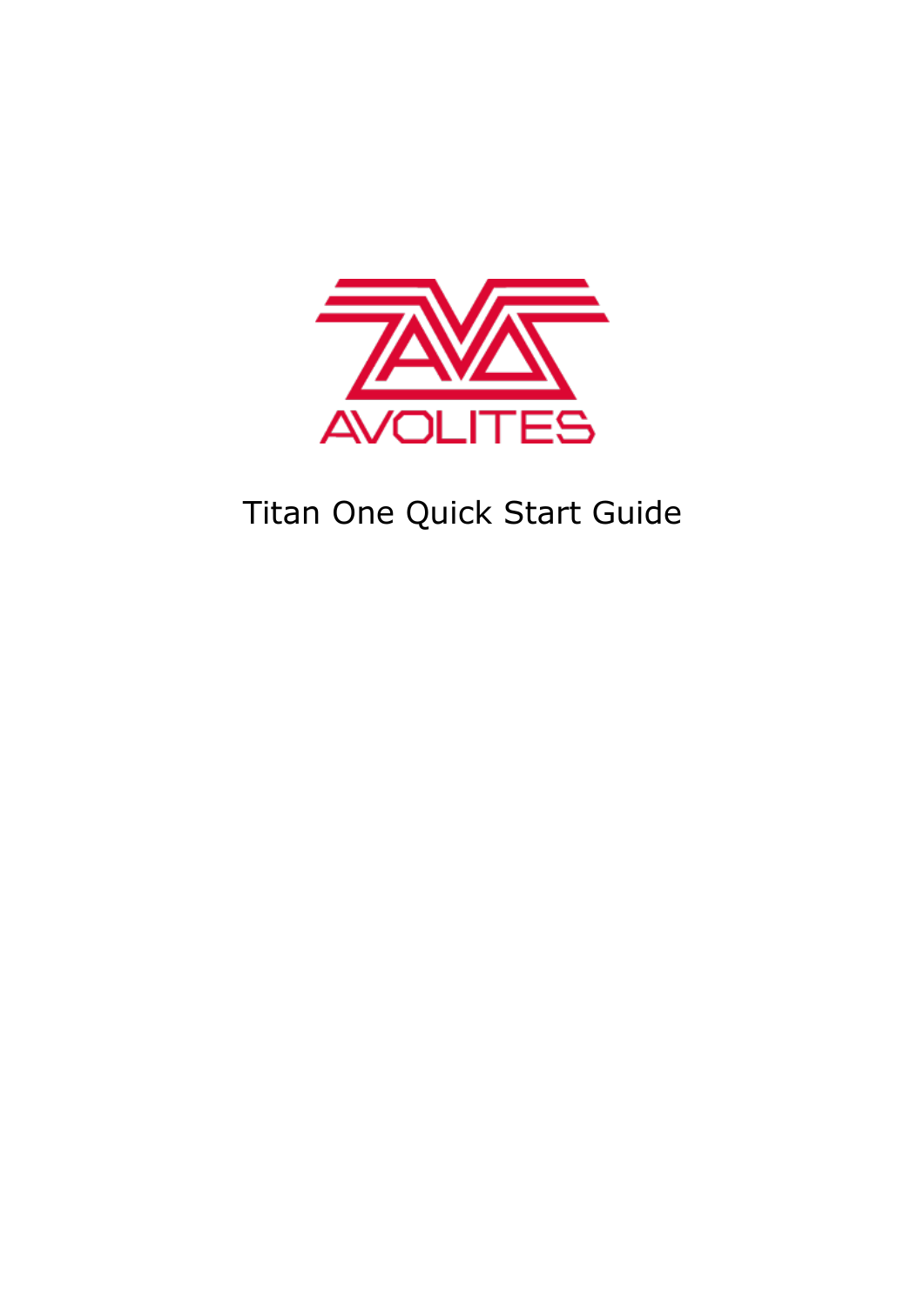Avolites UK Contact Information:

Sales and Service (+44) (0) 20 8965 8522 Out Of Hours Support (+44) (0) 78 3117 8888 Fax (+44) (0) 20 8965 0290 Email [sales@avolites.com](mailto:name@avolites.com) Website http://www.avolites.com

\*Before contacting Avolites for service enquiry please ensure that you have the product serial number and the Software version.

The latest version of this manual and Console Software can be downloaded from <https://www.avolites.com/software/latest-version>

#### **The small print:**

#### **No Liability for Consequential Damages**

Avolites has a policy of continuous product and documentation improvement. As such the detail within this manual may not match the operation of the product this manual describes.

In no event shall Avolites be liable for any direct, indirect, special, incidental, or consequential damages or loss whatsoever (including, without limitation, damages for loss of profits, business interruption, or other pecuniary loss) arising out of the use or inability to use the product this manual describes even if Avolites Ltd. has been advised of the possibility of such damages. Because some jurisdictions do not allow the exclusion or limitation of liability for consequential or incidental damages, the above limitation may not apply to you.

Reprint and revision history:

Quick Start Manual KD January 2019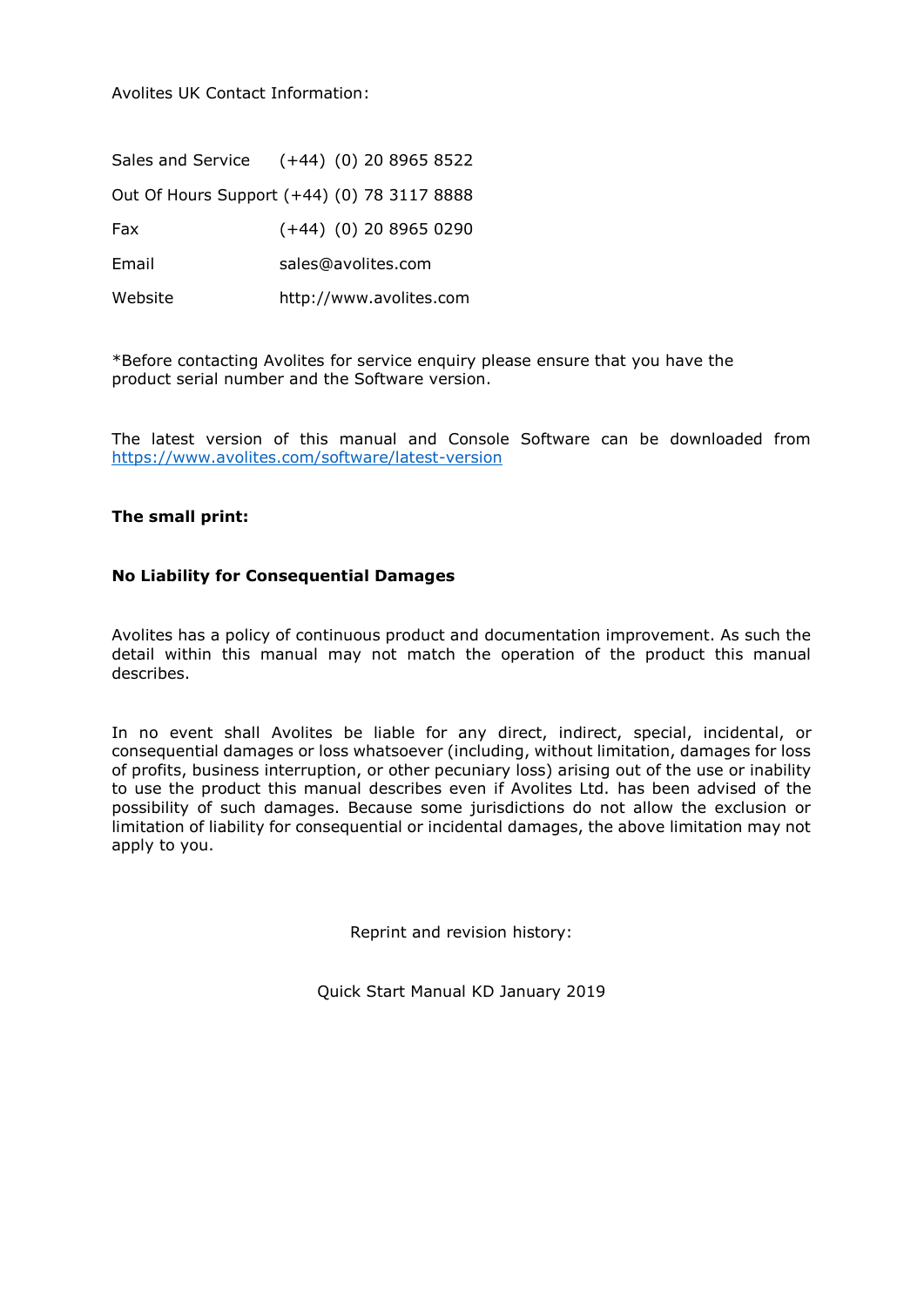# **Introduction**

Welcome to the Titan One Quick Start Guide! The Titan One is intended for two purposes:

- With the USB DMX dongle plugged in, the Titan One provides a full lighting control system that will output one universe of DMX or Art net.
- Without the dongle, it will become an easy to use Simulator that will output 12 lines of DMX or Art-Net with a spoiler. This enables you to create, program and edit a show on your laptop using any Art-Net Visualiser that can then be loaded into any Titan console.

This document will get you started on Titan One, but remember all the features of the software are identical to those on our consoles. Therefore, you can relate to the console manuals to get more in depth with the features Titan has to offer.

We also run regular Masterclasses around the UK and offer a structured course covering all aspects of Titan from basic patching through programming to networking at Avolites HQ in London - email *[training@avolites.com](mailto:training@avolites.com)* for more details. For non-UK residents, check out our distributors' page:<https://www.avolites.com/official-distributors> for information on products and training.

We also have a dedicated forum for Titan One users:<http://forum.avolites.com/>

This guide is designed to be used with the Internal Capture Visualiser, but of course if you have real fixtures, do use those instead!

The internal capture Visualiser can be accessed by pressing Softkey F [Open Workspace Window] and selecting [Capture Visualiser].

What you will need to run through this tutorial:

- A PC with Titan One installed and activated
- A beverage of your choice

Please remember that if you do **not** have the dongle plugged in, then the software will output a DMX spoiler every minute or so. Once you have the dongle plugged in, this disappears.

Enjoy!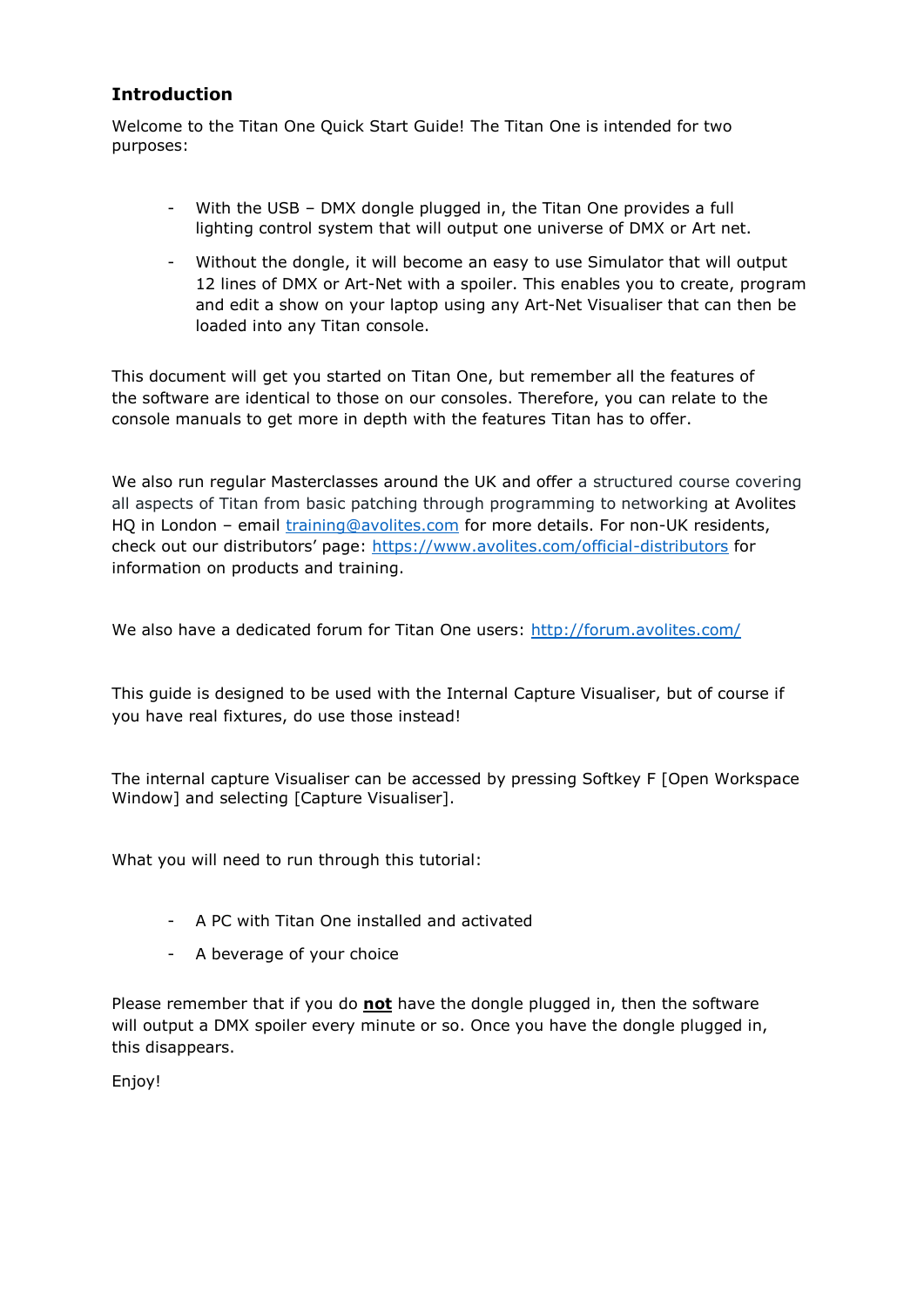# **Layout**

Titan One has been specially designed so that everything is available on a single touch screen. All the functions of the regular consoles are available, plus a few extras to help you move around the virtual console more easily, i.e. virtual faders and encoders.



- 1. To start a new show, go to [Disk], then press [New Show] and hit [Ok]. You will now have an empty show file, with four default workspaces.
- 2. To start patching, press the [Patch] button. Press Softkey G [Patch View]. You have two tabs - "Patched Fixtures" and "Personality List". As we have no fixtures patched into the desk yet, select "Personality List".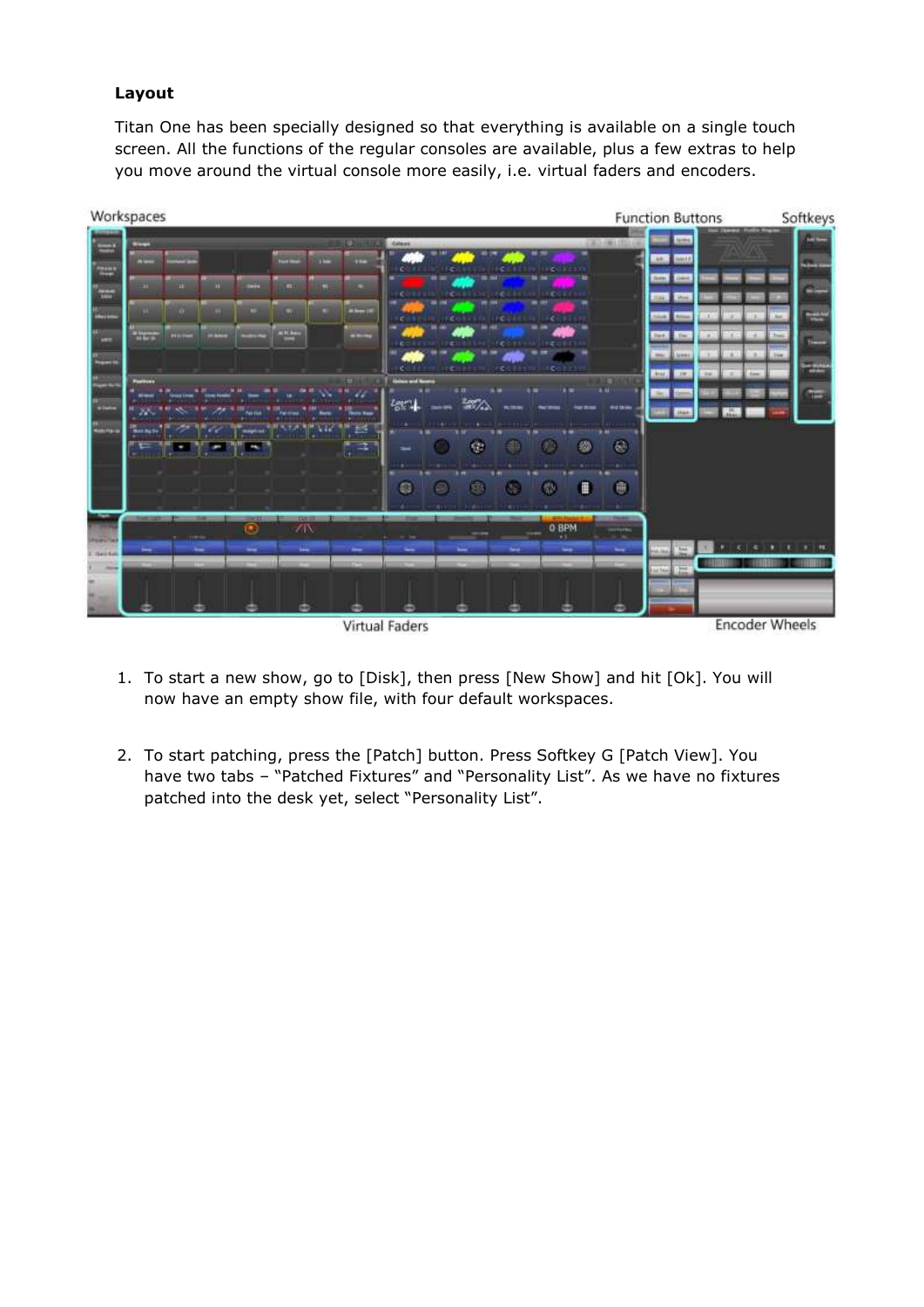| <b>Putch View</b>     |                |                         |                         |              |                       |                        |        |               |  |                      |  | $(1, 1)$ (61 (f)   $\times$ |
|-----------------------|----------------|-------------------------|-------------------------|--------------|-----------------------|------------------------|--------|---------------|--|----------------------|--|-----------------------------|
| <b>Tishaw Tiger</b>   | <b>Unit</b>    |                         |                         |              |                       |                        |        |               |  |                      |  |                             |
| <b>Bill All Forum</b> | <b>CALLE</b>   | $rac{1}{312}$ post      |                         |              |                       |                        |        |               |  |                      |  |                             |
|                       | Grass.         | <b>Palched Fallures</b> | Personality List        | <b>RESIN</b> | <b>ATELIA RESINAL</b> | <b>Exclosed Theory</b> |        |               |  | <b>King COM Said</b> |  | E)                          |
|                       | (Australia)    | Handschen               |                         | Picket       |                       | Nois                   | $\Box$ | <b>Cipius</b> |  |                      |  |                             |
|                       | <b>GATE</b>    | <b>Robe</b>             | Robin BODE Spot         |              | Plode 3, 1998         |                        | m      | o             |  |                      |  |                             |
|                       | <b>CANTES</b>  | <b>Robo</b>             | <b>Roller BEET Spot</b> |              | Plodo 2, 1008         |                        | z      | п             |  |                      |  |                             |
|                       | <b>CELL</b>    | <b>Robo</b>             | Robin BODE Spot         |              | <b>Mode L. 16bit</b>  |                        | 业      | ▫             |  |                      |  |                             |
|                       | <b>CONTA</b>   |                         |                         |              |                       |                        |        |               |  |                      |  |                             |
|                       | <b>Counter</b> |                         |                         |              |                       |                        |        |               |  |                      |  |                             |
|                       | <b>Counts</b>  |                         |                         |              |                       |                        |        |               |  |                      |  |                             |
|                       | <b>Gam</b>     |                         |                         |              |                       |                        |        |               |  |                      |  |                             |
|                       | <b>CHETE</b>   |                         |                         |              |                       |                        |        |               |  |                      |  |                             |
|                       | (sem)          |                         |                         |              |                       |                        |        |               |  |                      |  |                             |
|                       | <b>Gress</b>   |                         |                         |              |                       |                        |        |               |  |                      |  |                             |
|                       | <b>General</b> |                         |                         |              |                       |                        |        |               |  |                      |  |                             |
|                       | (Gentle)       |                         |                         |              |                       |                        |        |               |  |                      |  |                             |
|                       | <b>Crestin</b> |                         |                         |              |                       |                        |        |               |  |                      |  |                             |
|                       | <b>EDITE</b>   |                         |                         |              |                       |                        |        |               |  |                      |  |                             |
|                       | Live IT        |                         |                         |              |                       |                        |        |               |  |                      |  |                             |
|                       |                |                         |                         |              |                       |                        |        |               |  |                      |  |                             |

3. Click on the search bar, and search for Generic Dimmer. Choose the personality with one DMX channel from the list, and make sure you set the correct DMX Line and Address. Once you have done this, press the 'Patch Generic Dimmer' option on the softkeys.

The Patch List is as follows:

| Quantity | <b>DMX Address</b> | <b>Manufacturer</b> | <b>Fixture</b>       | Mode      |
|----------|--------------------|---------------------|----------------------|-----------|
|          |                    | Generic             | Dimmer               | 1 Channel |
|          |                    | Robe                | Robin 600E<br>Spot   | Mode 2    |
|          | 205                | Robe                | Robin<br>LEDBeam 150 | Mode 2    |

As with any other Titan console, make sure the modes and addresses match those of the patch list, otherwise you are telling the console you are connected to the wrong fixture for the demo theatre. Make sure you exit Patch before trying to select fixtures by right clicking [Avo] and pressing [Exit].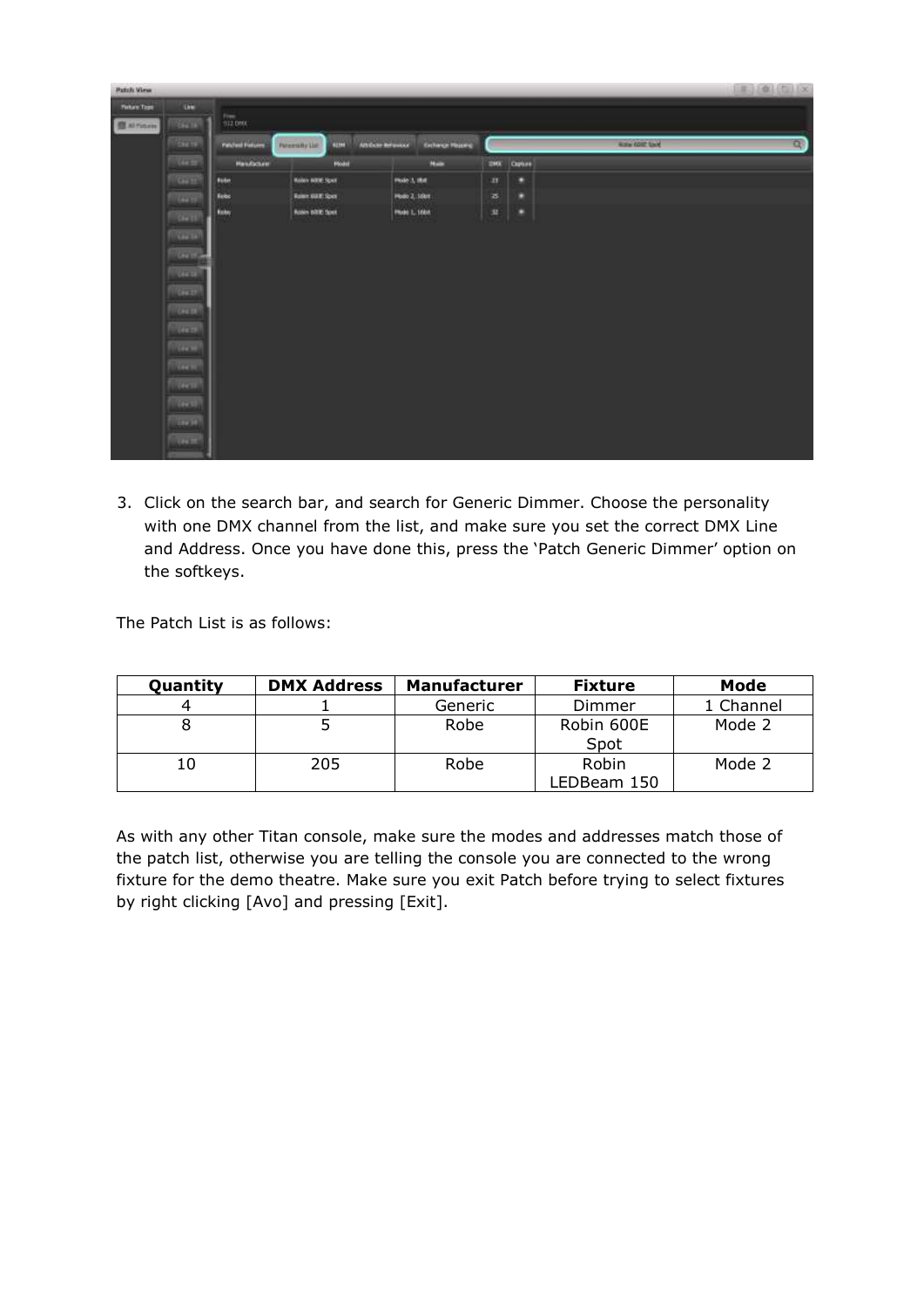When you have patched all your fixtures in, your 'Patched Fixtures' tab should look like

| <b>Patch View</b>          |                                   |                          |                             |                        |                          |                            |                                 |                        |   |                                                                                                                                                                                                                                                                                                                                                                                                                                                                            |         |        |                                                                            | $H$ $\alpha$ $H$ |
|----------------------------|-----------------------------------|--------------------------|-----------------------------|------------------------|--------------------------|----------------------------|---------------------------------|------------------------|---|----------------------------------------------------------------------------------------------------------------------------------------------------------------------------------------------------------------------------------------------------------------------------------------------------------------------------------------------------------------------------------------------------------------------------------------------------------------------------|---------|--------|----------------------------------------------------------------------------|------------------|
| <b>Tistay Time</b>         | <b>Line</b>                       |                          | <b>B = 1:00 000 Spot</b>    |                        |                          |                            | <b>It + Root (Filters III</b> ) |                        |   |                                                                                                                                                                                                                                                                                                                                                                                                                                                                            | m       |        |                                                                            |                  |
| <b>BEAUTIMAN</b>           | <b>Cardian</b>                    | 200 1960                 |                             |                        |                          | <b>THO DIREC</b>           |                                 |                        |   |                                                                                                                                                                                                                                                                                                                                                                                                                                                                            | 141 010 |        |                                                                            |                  |
| Director                   | <b>Line Ed</b>                    | <b>Patchell Tollates</b> | Penaratty Dr.               | <b>COV</b>             | <b>Att but Total man</b> | <b>Enterprise programs</b> |                                 |                        |   |                                                                                                                                                                                                                                                                                                                                                                                                                                                                            |         |        |                                                                            |                  |
| <b>Schie GOOD</b><br>Sport | <b>SPR 25</b>                     | Line No.                 | Pisture                     | Hotel                  | <b>Tallers</b>           | Ligard                     | View                            | Location               |   |                                                                                                                                                                                                                                                                                                                                                                                                                                                                            |         |        | Fan Invert : Pair Offset : 118 (novel : TA Offset : INT Developed : frozen | <b>Boos</b>      |
| <b>Books</b><br>1 TC/Goutt | <b>Line II</b>                    |                          | Drawin                      | Draw                   | <b>LE</b>                | Direc                      | Week.                           | Plotama, 1,001         |   | $\sim$                                                                                                                                                                                                                                                                                                                                                                                                                                                                     |         |        |                                                                            |                  |
| <b>SW</b>                  | <b>LINES</b>                      | ٠                        | <b>Distances</b>            | <b>Tarantas</b>        | 1.2                      | <b>Inn</b>                 | <b>State</b>                    | <b>Flaterma, 1.902</b> |   | $\sim$                                                                                                                                                                                                                                                                                                                                                                                                                                                                     |         | ×      |                                                                            |                  |
|                            | =<br><b>Les</b> 2                 | ы                        | Descort                     | <b>Connect</b>         | 13                       | Dires.                     | <b>View</b>                     | Pleburgs, 1,003        |   | ٠                                                                                                                                                                                                                                                                                                                                                                                                                                                                          |         | ×      |                                                                            |                  |
|                            | $\overline{\phantom{a}}$          | ٠                        | Dealer                      | Director               | 1.4                      | Days:                      | <b>Wind</b>                     | Fistures, 1.004        |   | $\sim$                                                                                                                                                                                                                                                                                                                                                                                                                                                                     |         | ×      |                                                                            |                  |
|                            | 1415.25                           | в                        | <b>Retter BlkK Spot</b>     | Whole 2, 16km          | 11                       | <b>Ticklestones</b>        | Vitre                           | <b>Fatures, 1.905</b>  |   | $\sim$                                                                                                                                                                                                                                                                                                                                                                                                                                                                     |         | $\sim$ |                                                                            |                  |
|                            | 144.13                            | ٠                        | <b>Reten 630E 5pot</b>      | <b>Hyde 2, 10bit</b>   | 1.30                     | <b>HybridOUS</b>           | Vew<br>                         | <b>Flatkins, 1,006</b> |   | $\sim$                                                                                                                                                                                                                                                                                                                                                                                                                                                                     | o       | ×      | o                                                                          |                  |
|                            | 1973<br>=                         | ×                        | <b>Edge UKC Spot</b>        | Hiddel 2, 1688         | 1.55                     | RobinsonCL                 | <b>Arrest</b>                   | Flatsman, L.BOT        | o | $\sim$                                                                                                                                                                                                                                                                                                                                                                                                                                                                     | o       | m.     | o                                                                          |                  |
|                            | 49.9                              | ٠                        | Tates DDE Spot              | <b>FRAME 2, 1988</b>   | 1.MD                     | <b>Robinsocks</b>          | <b>Mars</b>                     | Patents, LOOR          | o |                                                                                                                                                                                                                                                                                                                                                                                                                                                                            | Q       | m.     | o                                                                          |                  |
|                            | $\overline{\phantom{a}}$<br>16.19 | ٠                        | <b>Ruture KIKKT Sizer</b>   | Mode 3, solar          | 1.115                    | <b><i>Hobby@ODES</i></b>   | <b>View</b>                     | Fistana, L.800         |   | $\sim$                                                                                                                                                                                                                                                                                                                                                                                                                                                                     | n       |        | п                                                                          |                  |
|                            | =<br>14.78                        | 10                       | Keller 6000 Spot            | Mode 2, 1884           | 1330                     | <b>Nobinfoots</b>          | Vest                            | <b>Meteris, LG10</b>   | o |                                                                                                                                                                                                                                                                                                                                                                                                                                                                            | o       | ×      | n                                                                          |                  |
|                            | -                                 | n                        | <b>Rutter WACE Spot</b>     | Mode 3, 1988           | 1.135                    | Holstr@000%                | <b>Weve</b>                     | Fishered, LOLL         | o | $\sim$                                                                                                                                                                                                                                                                                                                                                                                                                                                                     | n       | ×      | o                                                                          |                  |
|                            | in 1<br>--                        | <b>In</b>                | <b>Robin 69JE Spot</b>      | Photo 2, 1868          | 1.180                    | <b>Roberskildtrs</b>       | <b>Virus</b>                    | <b>Fidums, L112</b>    | o | $\sim$                                                                                                                                                                                                                                                                                                                                                                                                                                                                     |         | ×.     |                                                                            |                  |
|                            | <b>Line 3</b>                     | Ð                        | <b>Nation LEDDIERN 158</b>  | 1900) 2, 16,0900       | 1,239                    | 1/29+190                   | <b>Vite</b>                     | Fletoms, LVL3          | u | ×                                                                                                                                                                                                                                                                                                                                                                                                                                                                          |         | ×      |                                                                            |                  |
|                            | <b>In Fig.</b><br>=               | 18                       | Robin LEDSmart, 174         | Plodis 2, 16 OMX       | 1,221                    | 100m 150                   | <b>Van</b>                      | Flatsmer, LGD4         | ۰ | <b>COL</b>                                                                                                                                                                                                                                                                                                                                                                                                                                                                 | o       | n.     |                                                                            |                  |
|                            | <b>Inches</b>                     | 15                       | Robin LEDRANN 110           | <b>Mode 2, 18 DMX</b>  | 1.227                    | 120914-130                 | Www.                            | Helena, 1.015          |   | $\sim$                                                                                                                                                                                                                                                                                                                                                                                                                                                                     |         | ×      |                                                                            |                  |
|                            | =<br>144.78                       | m                        | <b>Rates LEDSHART 153</b>   | <b>Plode 2, 18 DHX</b> | 120                      | LCD0re 103                 | Vive <sub>1</sub>               | Fisherma, 1,016        | o | $\frac{1}{2} \left( \frac{1}{2} \right) \left( \frac{1}{2} \right) \left( \frac{1}{2} \right) \left( \frac{1}{2} \right) \left( \frac{1}{2} \right) \left( \frac{1}{2} \right) \left( \frac{1}{2} \right) \left( \frac{1}{2} \right) \left( \frac{1}{2} \right) \left( \frac{1}{2} \right) \left( \frac{1}{2} \right) \left( \frac{1}{2} \right) \left( \frac{1}{2} \right) \left( \frac{1}{2} \right) \left( \frac{1}{2} \right) \left( \frac{1}{2} \right) \left( \frac$ | o       | ×      |                                                                            |                  |
|                            | <b>COLOR</b>                      | $\mathbb{F}^2$           | <b>Robin (EDItion: 130)</b> | <b>Phode 2, 10 DHX</b> | 1,291                    | 1E08+190                   | <b>View</b>                     | Fishings, LG17         |   | $\sim$                                                                                                                                                                                                                                                                                                                                                                                                                                                                     |         | 191    |                                                                            |                  |
|                            |                                   | 19                       | <b>Robin LEO Bram, 158</b>  | <b>FIGHT 2.15 DWL</b>  | 1285                     | 10000.000                  | Vine :                          | Fistures, 1.818        |   |                                                                                                                                                                                                                                                                                                                                                                                                                                                                            |         |        |                                                                            |                  |

this:

- 4. Each fixture has its own colour code
- 5. Each DMX line has a usage bar
- 6. The bar at the top of the screen shows how much of the universe is used/free. In the main body of the window, you get a breakdown for each fixture which tells you the mode it's in, what its address is, the legend, where it's patched to, whether it's frozen, or pan/tilt inverted. When you press 'View', you get more detailed information about that fixture, including dip switch view and personality

| Legend             | LEDSH 150                 | <b>Channel Home</b> | <b>DH</b> | <b>Clannel Offsets</b>     | <b>Clarine Attresses</b> | <b>Internal</b> | <b>Process</b> |        | Lower Live, Lipper Limit |
|--------------------|---------------------------|---------------------|-----------|----------------------------|--------------------------|-----------------|----------------|--------|--------------------------|
| <b>Halo</b>        |                           | Part                |           | 1, 1                       | 1.300, 1.300             | ٠               | o              |        |                          |
| Manufacturer       | <b>Robert</b>             | m                   | ×         | 3,4                        | 1.307, 1.300             | $\mathbf{u}$    |                |        | <b>COL</b>               |
| Model              | <b>Robin LEOBoatt 150</b> | 9/7 Speed           | ÷         | £,                         | 1,299                    | 耳               | s              | ÷      | ÷                        |
| <b>Made</b>        | Mode 2, 16 DMX            |                     |           |                            |                          |                 |                |        |                          |
| <b>User Rumber</b> | <b>B</b>                  | Control             | ×         | $\sim$                     | 1,210                    |                 |                | $\sim$ | control.                 |
| Handle             | Fishing, 1.013            | Virtual Col.        | <b>SO</b> | r.                         | Litt.                    | ٠               | o              | ×      | c.                       |
| <b>DMX Address</b> | 1.205                     | Red                 | ×         | п                          | 1302                     | o               | m              |        | œ                        |
| <b>Notes</b>       |                           | Green               | ×         | ۰                          | 1.713                    | n               |                | ٠      | 18                       |
| Capture Available  |                           | <b>But</b>          | ×         | w                          | <b>DOM</b><br>1214       |                 |                | $\sim$ | $\sim$                   |
|                    |                           | White               | ×         | $\overline{\mathbf{u}}$    | 1715                     | o               |                | ÷      | ÷                        |
|                    |                           | <b>CTO</b>          | $\sim$    | $\mathbf{u}$               | 1206                     | a               |                |        | m.                       |
|                    |                           | <b>Contra Forc</b>  | ×         | $\alpha$                   | 1,237                    | o               | o              | ۰      | o m                      |
|                    |                           | Jape                | ×         | $\mathbf{H}$               | tim                      |                 | ÷              | $\sim$ | c.                       |
|                    |                           | <b>Shutter</b>      | ×         | $\mathfrak{t}\mathfrak{s}$ | 1229                     | o               | o              | ×      | n.                       |
|                    |                           | Dreve               | $\sim$    | 16.                        | 1,220                    | a               |                |        |                          |
|                    |                           |                     |           |                            |                          |                 |                |        |                          |

information.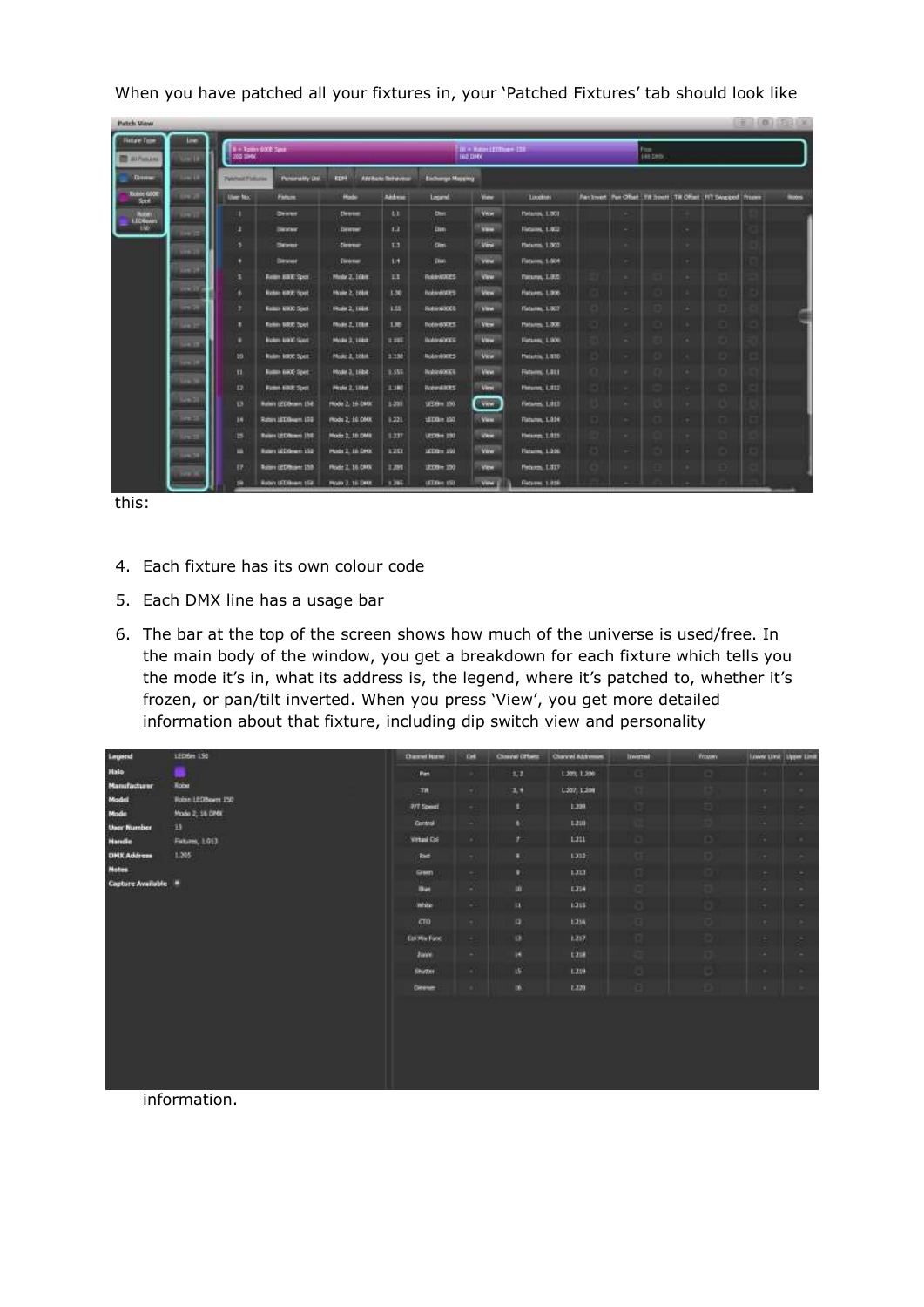# **4 Groups**

## 4.1 Auto groups

Currently, "Autogroup" is turned on in the Patch options, so if you go to the Fixtures and Groups Workspace, your page will look like this:

| <b>Fistures</b>               |                                         |                  |                                                                                                                                                                                                                                                                                                                         | (8)0 (1)                                    |
|-------------------------------|-----------------------------------------|------------------|-------------------------------------------------------------------------------------------------------------------------------------------------------------------------------------------------------------------------------------------------------------------------------------------------------------------------|---------------------------------------------|
| п<br><b>Des</b>               | ×<br><b>Det</b>                         | Des              | <b>AD</b><br>OH                                                                                                                                                                                                                                                                                                         | ٠<br>Reinforces                             |
| <b>Futbrewatters</b>          | Real About                              | Roter#200ES      | <b>Remotors</b>                                                                                                                                                                                                                                                                                                         | ×<br>Retentoots                             |
| <b>HF</b><br><b>Residence</b> | œ<br><b>Station</b><br><b>Burniston</b> | m<br>1100+150    | w<br>Littlem 156                                                                                                                                                                                                                                                                                                        | w<br><b>LEDGIN 190</b>                      |
| 16<br>LIDENTIN                | $\overline{\mathbf{u}}$<br>1/200+150    | 頂<br>1,539 = 150 | m<br><b>LISH-15K</b>                                                                                                                                                                                                                                                                                                    | $\overline{\phantom{a}}$<br><b>LEON/197</b> |
| m<br>Laber tie                | 丗<br>17091150                           |                  | 训                                                                                                                                                                                                                                                                                                                       | ж                                           |
| Groups                        |                                         |                  |                                                                                                                                                                                                                                                                                                                         | 日田紀                                         |
| At Diverse                    |                                         | Altres Mit Ser   | $[16.5,0.0000000000000] \centering% \begin{tabular}{lcccc} \toprule & 0.4cm & 0.4cm & 0.4cm & 0.4cm & 0.4cm & 0.4cm & 0.4cm & 0.4cm & 0.4cm & 0.4cm & 0.4cm & 0.4cm & 0.4cm & 0.4cm & 0.4cm & 0.4cm & 0.4cm & 0.4cm & 0.4cm & 0.4cm & 0.4cm & 0.4cm & 0.4cm & 0.4cm & 0.4cm & 0.4cm & 0.4cm & 0.4cm & 0.4cm & 0.4cm & $ | [10: Rows LEDman 150]                       |
|                               |                                         |                  |                                                                                                                                                                                                                                                                                                                         |                                             |
|                               |                                         |                  |                                                                                                                                                                                                                                                                                                                         |                                             |
|                               |                                         |                  |                                                                                                                                                                                                                                                                                                                         |                                             |
|                               |                                         |                  |                                                                                                                                                                                                                                                                                                                         |                                             |
|                               | 141                                     |                  | m                                                                                                                                                                                                                                                                                                                       | 17.<br>m                                    |

Auto groups create a master group for every new fixture type you have patched (i.e. All Robin 600E Spot), so that every time you patch more of the same fixture, they are added to this group, and also quantity groups, so every time you patch a quantity greater than 1, a group will be created for this.

## 4.2 Editing/Creating Groups:

To delete a group, press [Delete] on the Function keys and then double tap to delete a group. This delete syntax works the same for deleting everything on the console except fixtures ([Patch] + [Delete]) and workspaces ([View] + [Delete])

To rename a group, for example the [4 x Dimmer] to [All Par 64], use Softkey C [Set Legend] and the tap the group to rename. This way of renaming items is the same across the whole platform.

To make a new group, for example the lower beams, select the fixtures you want in the group (in this case, the last 5 LEDBeam 150s' you patched in), then simply click an empty group button and give it a name, then press [Enter] or tap it again.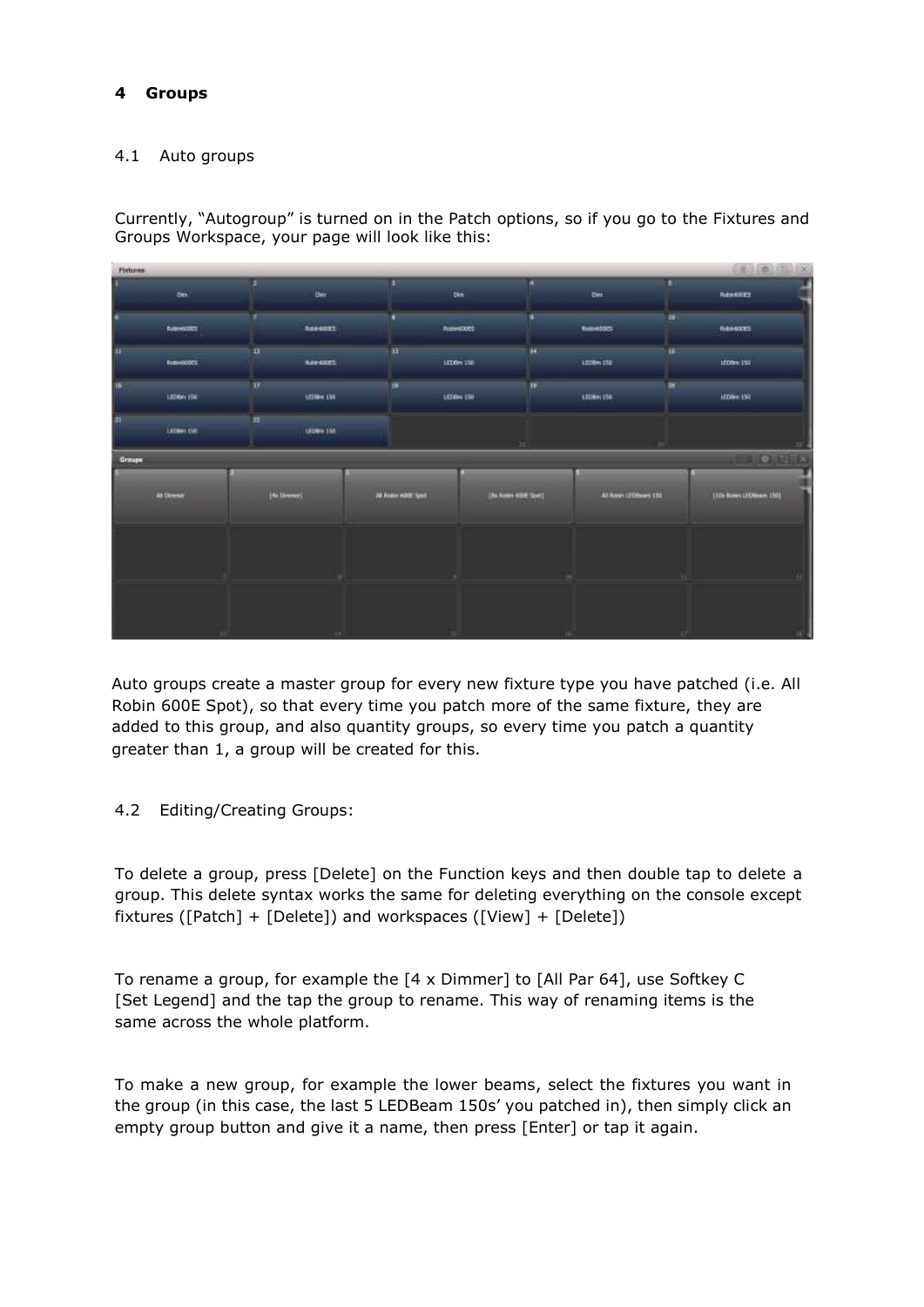#### **Workspaces**

5.1 Creating your own workspace

The buttons down the left-hand side of the screen are your workspaces. To save your own, simply arrange windows as you want them, then click into an empty workspace button, give it a name then press [Enter].

Softkey G [Open Workspace Window] will give a list of available windows to open.

1. Under the 'Settings Button', there are arrangement options including size and position of window, and button and text size.



## **6 Controlling Fixtures**

#### 6.1 Simple Commands

To lamp on your fixtures, select them and then press [ML Menu], and select the [Macros] option from this list.

To turn on your fixtures, press [Locate]. This puts the fixture to a home position and default values but puts no information into the programmer. To clear this information from the programmer, press [Clear] – this will put your fixtures to zero (provided there is no dimmer information for them coming from playbacks) but leave other values in their current state.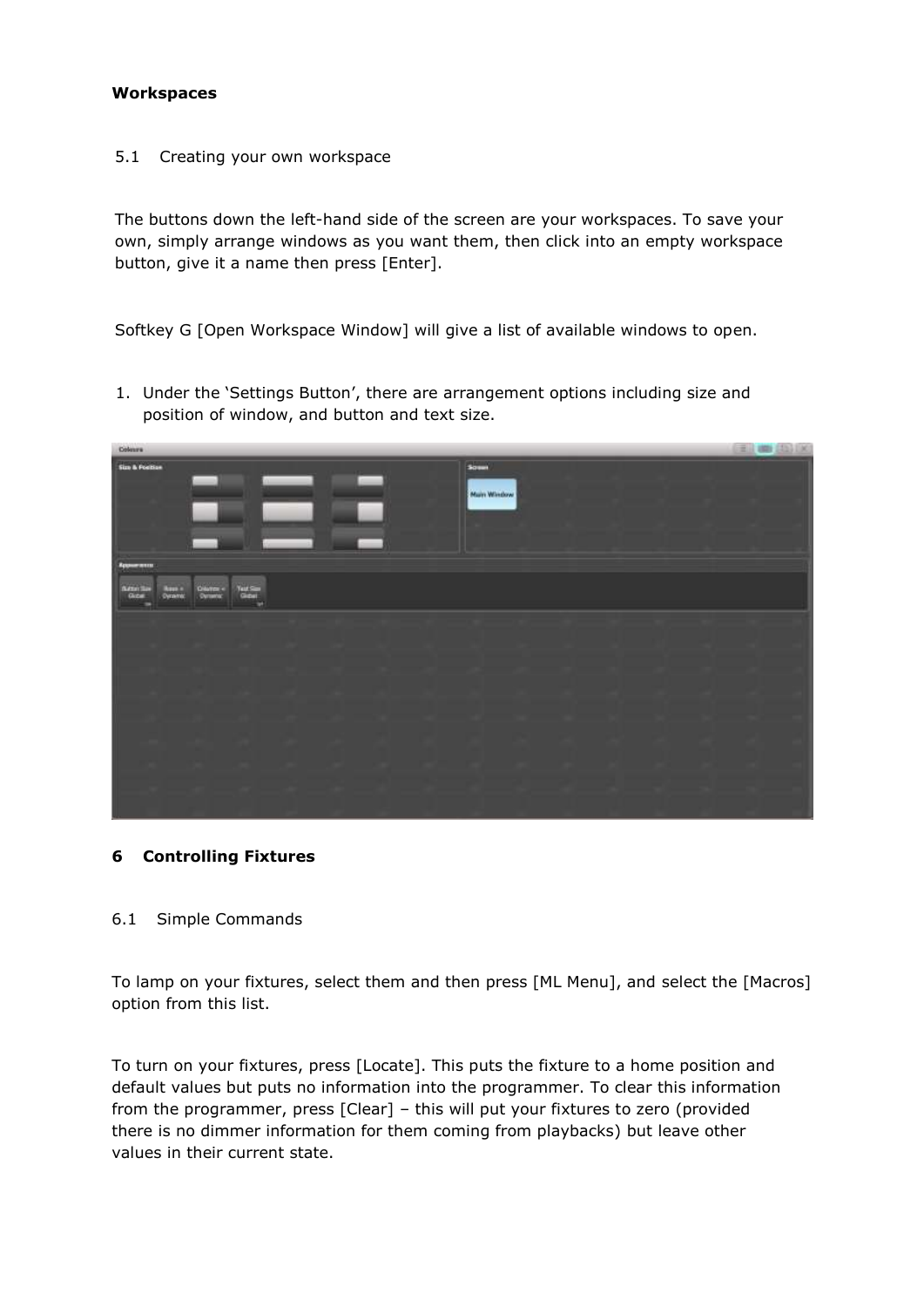For people who are used to [Clear] releasing the attributes and working with "@full" commands, if you right click the [Clear] button then Softkey D reads [Clear Options].

In this menu, you can toggle Softkey C between [Freeze Current Values] and [Release to Playback Values]. If you want to always put dimmer information into the programmer when you turn a fixture on, then press [@] twice to send the fixture to full.

Once your fixtures are on, you have two ways to control them – using the wheels or the Attribute Control Window.

If you are using the wheels, then you can change attribute bank using the letters above the virtual encoders. As soon as you change a value, it will have a cyan circle around the letter, indicating that the value is now in the programmer. You can use the up/down arrows on the attribute to send a percentage value to 100/0, or to jump between a range, you can type a value in and then select where to assign it on the Softkeys, or you can use the virtual encoder above the attribute.

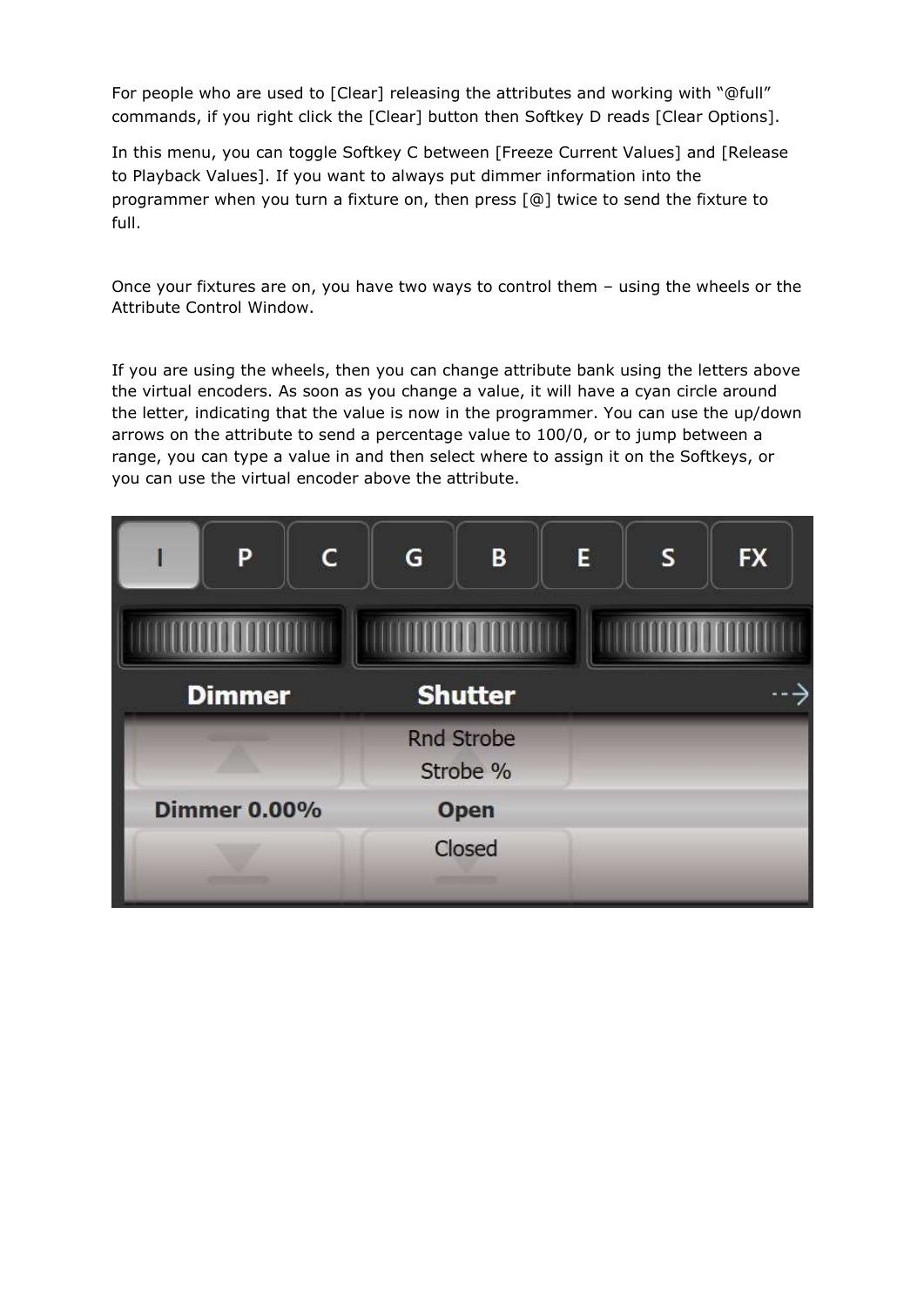## 6.2 Attribute Control Window

With the Attribute Control Window, this will list every attribute the fixture has on the left-hand side. This includes a full colour picker for CMY/RGB fixtures, visual keystoning and blade control for media servers, fixtures with internal shutters or virtual barn doors, and video thumbnail previews for media servers that talk CITP (Ai, Hippotizer, Arkaos).



If you select a percentage value and hold down, a slide bar will appear.

As with using the encoders, as soon as you change a value it will highlight in cyan, indicating it is in the programmer. If you then want to take this attribute out of the programmer, click it again and it will go grey.

## 6.3 Highlight

Highlight will let you see fixtures one at a time, very useful for creating positions where you want to be able to see where the rest of your fixtures are, but still be able to see which one you are controlling.

Select the group of Spots, then press [Highlight] and use the [Fix +1] and [Fix -1] to step through the fixtures.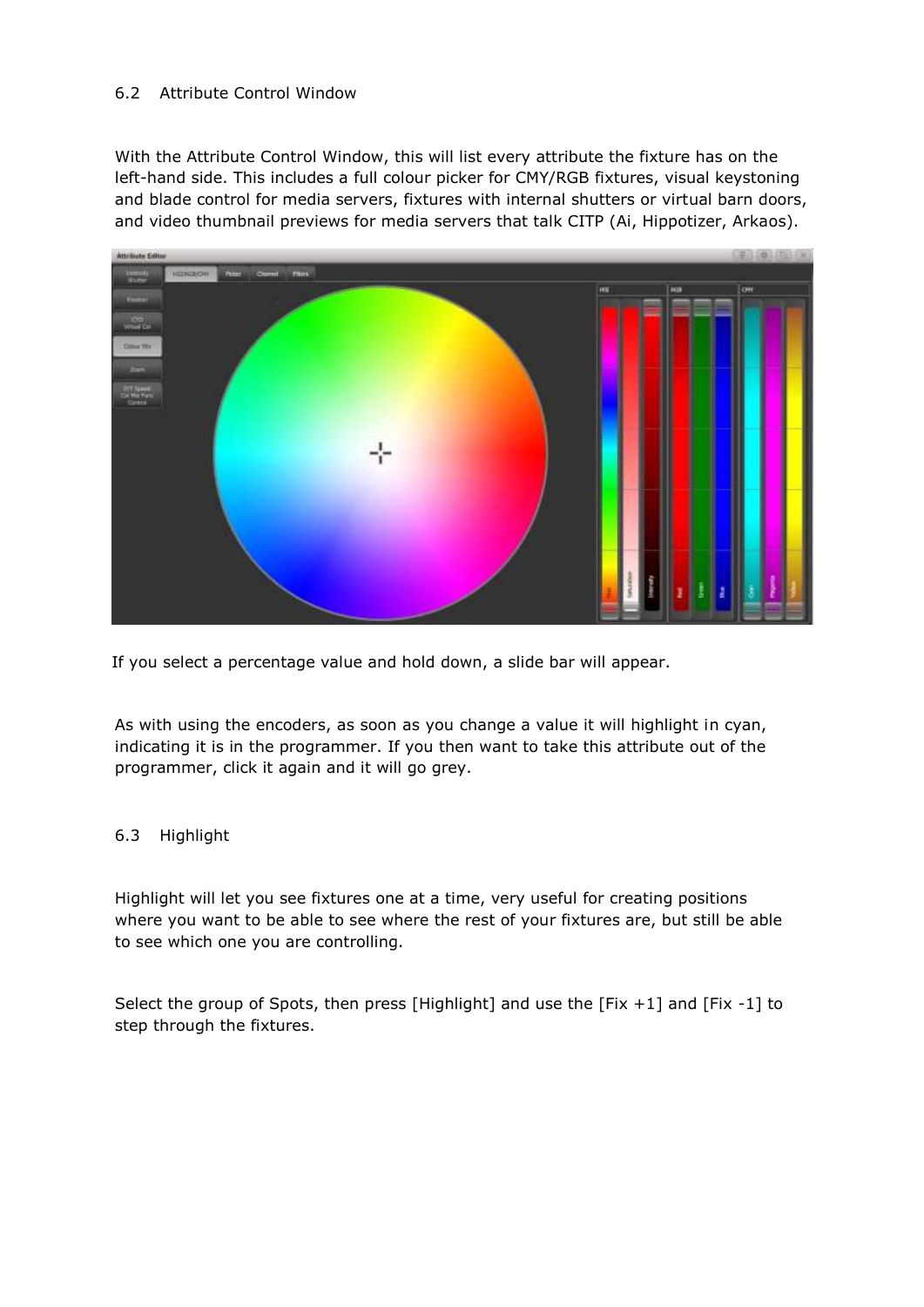# **7 Creating Palettes**

#### 7.1 Palette Types

A palette can be one of two types, either shared or normal.

A shared palette takes one piece of information, such as the colour mixing values for red, and shares it across all fixtures of the same type. This means that if I save a shared colour palette using one of the Spots then the rest of the Spots can use it, because they are exactly the same fixture, in exactly the same mode. If I then selected an LED parcan and tried to use that colour palette, as it is a different fixture then it will not be able to use that colour information. So, to create a colour palette for blue for all my fixtures, I would select at least one of each type of fixture, set them all to blue and then save it. As long as the fixtures of the same type all have the same value, the console will automatically save it as shared. As it is a shared palette, if I then add more fixtures of the same type into the show file, they will immediately be able to use the shared values.

A normal palette will save each light in the programmer's individual value into the palette. This is mainly used for position palettes. If I point 4 fixtures at the centre vocals spot, they will all have different values for pan and tilt, and a normal palette will save these individual values for you. However, this means that the palette will only work for the fixtures that have values in the programmer when you save the palette. If you wish to add more fixtures into the palette later on you will need to update it.

#### 7.2 Creating a Shared Palette

To create a shared colour palette:

First, press [Clear], then select at least one Spot and at least one LED Beam, and press [Locate]. Using the attribute editor, set the fixtures to red. See that the colour values above the encoder wheels are highlighted, showing that it is in the programmer. Now, open the Groups and Palettes workspace and double tap into an empty space in the Colour palette window. Where the palette has been saved, there is a 'C' for colour information under the legend, and the 'S' in the top right corner indicates a shared palette. Auto legend has provided the colour picker information from the colour picker.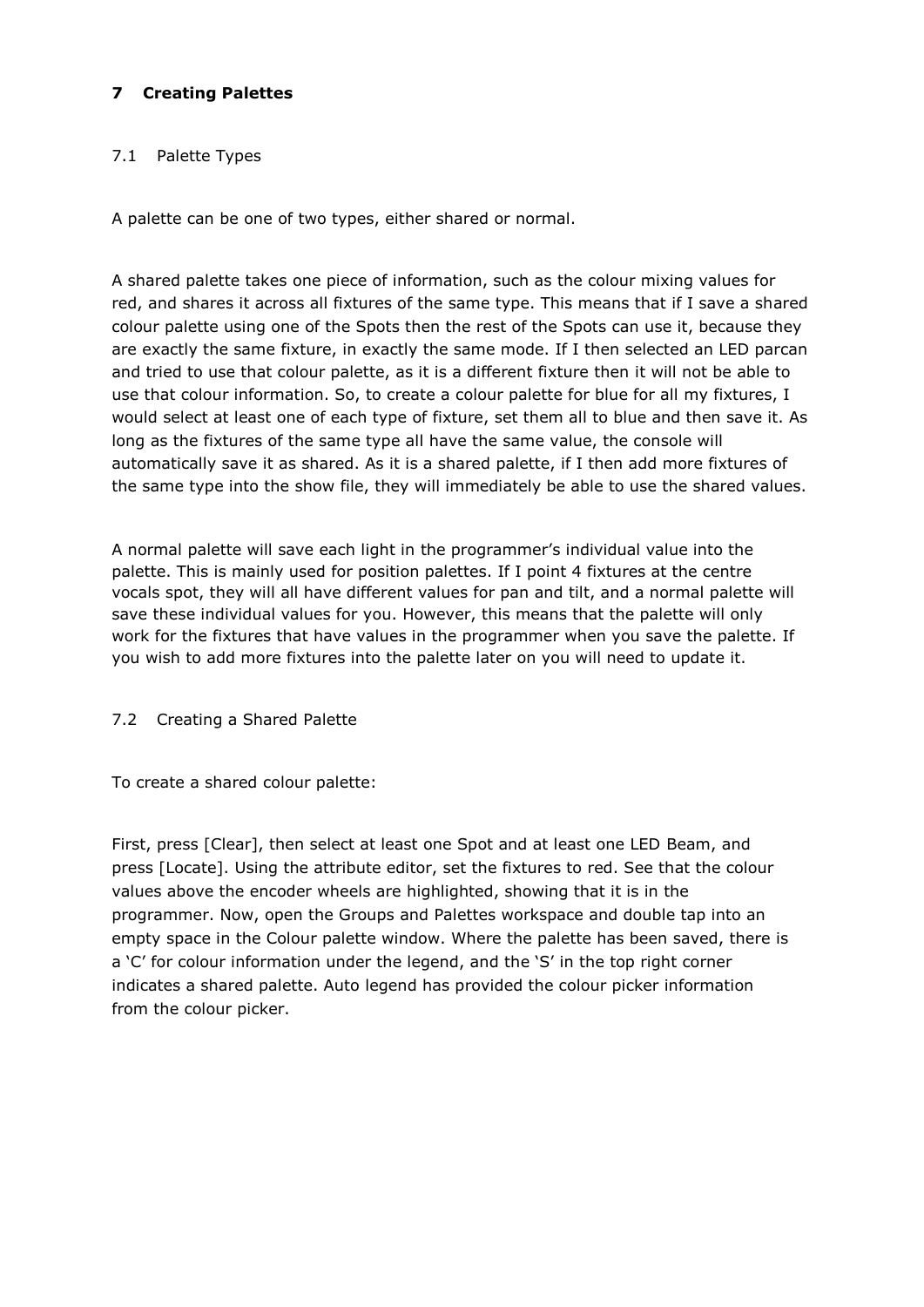## 7.3 Creating a Normal Palette

To create a normal position palette:

Press [Clear], select just the 4 lower LED Beams and press [Locate] and move them into a drummer position. You can do this using [Fan] and [Highlight] to fine tune. Now click into an empty palette in the Position window and call it 'Drums'. The 'P' for position is lit up, and the 'N' in the top right demonstrates that this is a Normal palette.

Now because you have only moved these 5 fixtures onto the drummer, only these 5 have values in the palette – select all LED Beams, locate them and then apply the Drums palette you just made – only those 5 lower LED Beams will move. You will need to move all of your lights individually onto each position and then save it.

#### 7.4 Quick Sketch

If you want to create a custom legend for a palette, group or anything else on the console, you can use Quick Sketch. To get to this, press [Set Legend] and then choose the palette to name. Now choose the [Picture] option on Softkey B:

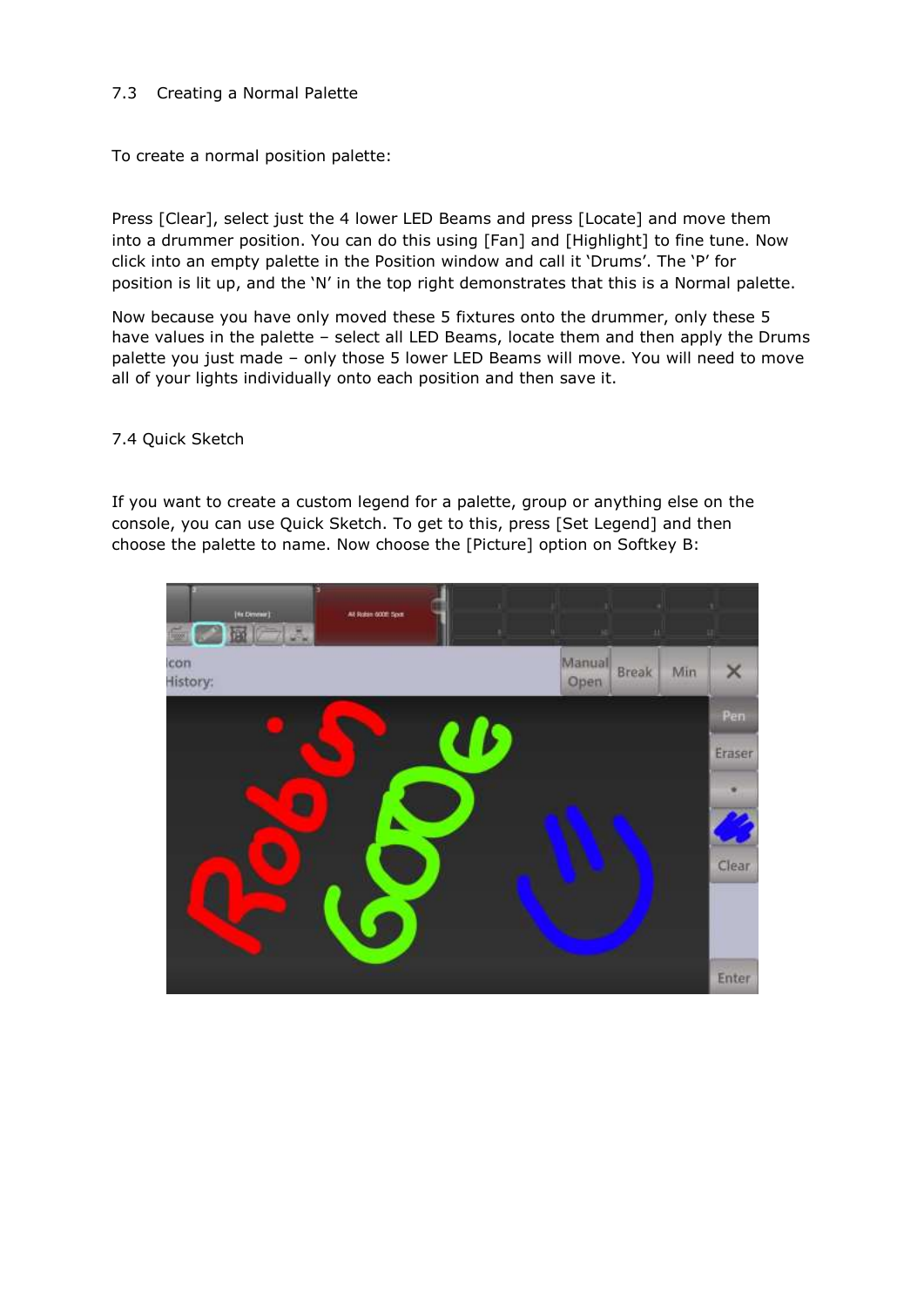## **8 Recording Cues**

#### 8.1 Record Modes

There are three main recording modes to create a cue or memory:

Channel mode - records only the channels you have changed for the fixtures in the programmer. Does not record values taken from [Locate]

Fixture mode - Stores all the channels for all the fixtures you have selected since last clearing the programmer, regardless of whether you have changed all the attributes or not

Stage mode - records all the channels for all patched fixtures which have a dimmer value of more than 0, or which have been selected since the last clear, regardless of whether that information comes from the programmer or from playbacks

Try this:

Press [Clear], then select the All Robin 600E group and press [Locate]. Apply a band position palette and a colour palette. On the display above the wheels only position and colour information are in the programmer. Press [Record], choose [Create Memory] and on Softkey A that you can choose between channel/fixture/stage mode. Now record this information in both Channel and Fixture mode onto 2 separate playbacks.

Press [Clear] and repeat this process with the same group of fixtures, this time with an audience position palette and a gobo palette. Press [Locate] and [Clear]. You should now have ended up with 4 cues, 2 in Channel Mode and 2 in Fixture Mode.

Fire the first fixture mode cue by dragging up the virtual fader. You'll see that that it's recorded a value for everything, even dimmer, even though dimmer wasn't in the programmer. With this still up, fire the second fixture mode cue. Now even though colour wasn't in the programmer, the console recorded its current value, which was open white, so it has overridden it with open white. Fixture is the safest record mode, as the lights that you have been using will always go to the state when you recorded them, regardless of what they were doing before.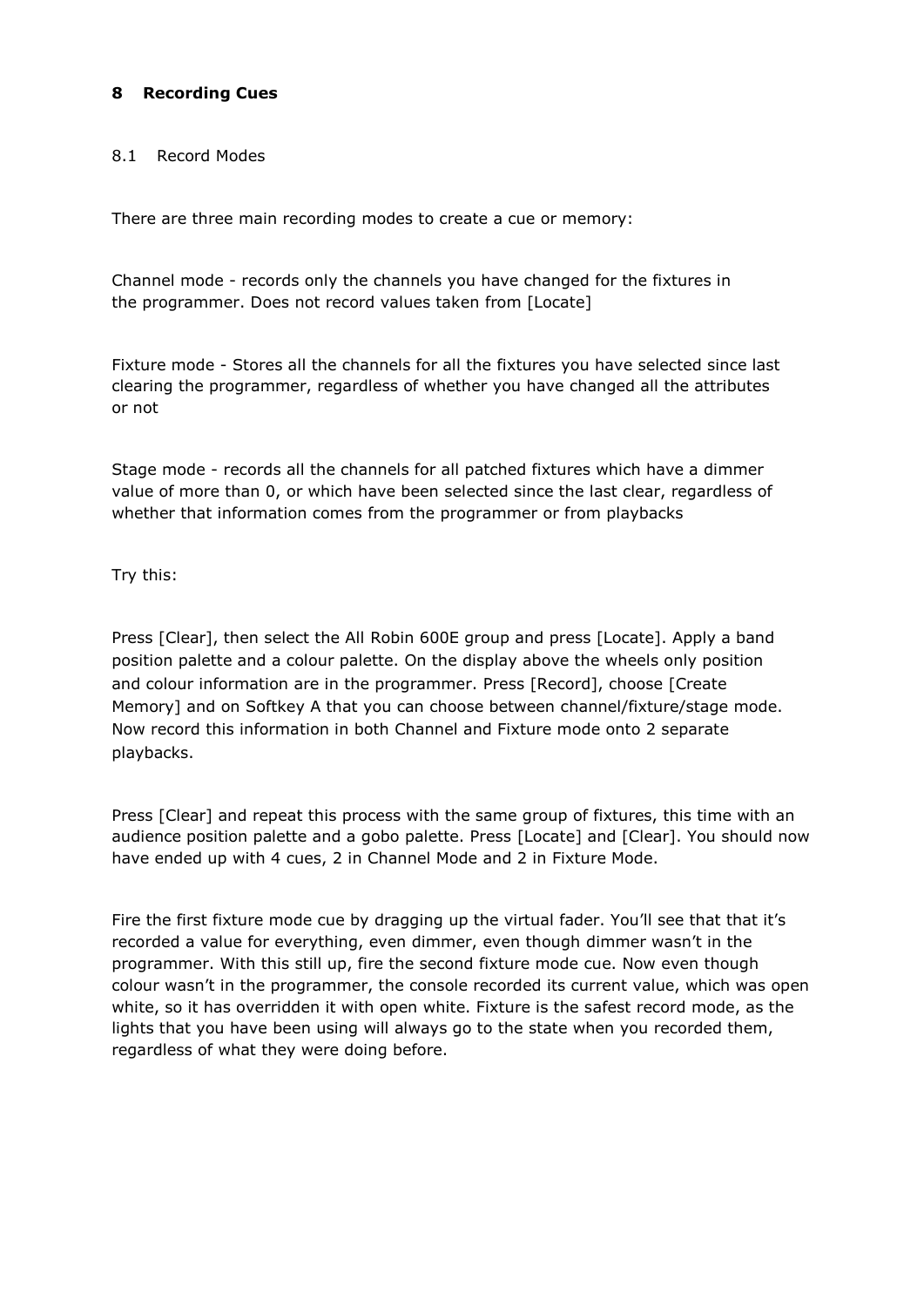Select the fixtures, press [Locate] then [Clear]

Fire the first channel mode cue. The console is only being told to change position and colour information, it has not saved anything else – even though locate puts dimmer at full, it wasn't in the programmer so wasn't saved into the cue. Select the fixtures and put dimmer to full using the dimmers channel, NOT [Locate], proving that the desk is playing back the values that have been saved.

Select the fixtures, press [Locate] then [Clear]

Repeat this for the second record by channel playback.

Select the fixtures, press [Locate] then [Clear]

The console has not saved zero values for the other channels in the cue, it's just completely ignored them. Now, fire the first fixture mode cue, then with this up, fire the second channel mode cue. Because the second cue only contains values for position and gobo, it will carry the last value for colour through, as it has nothing to change it with.

Now, have a go at record by Stage by keeping these playbacks up, then adding LED Beam information on top in the programmer and saving this first by Fixture, then the same information in Stage.

Select the fixtures, press [Locate] then [Clear]

Now, fire the record by Fixture playback you just created – this has only saved the information in the programmer – e.g. the LED Beams.

Kill this one and fire the Stage playback – you'll see that it has captured everything that was above 0 intensity, regardless of whether the information came from the programmer or playbacks.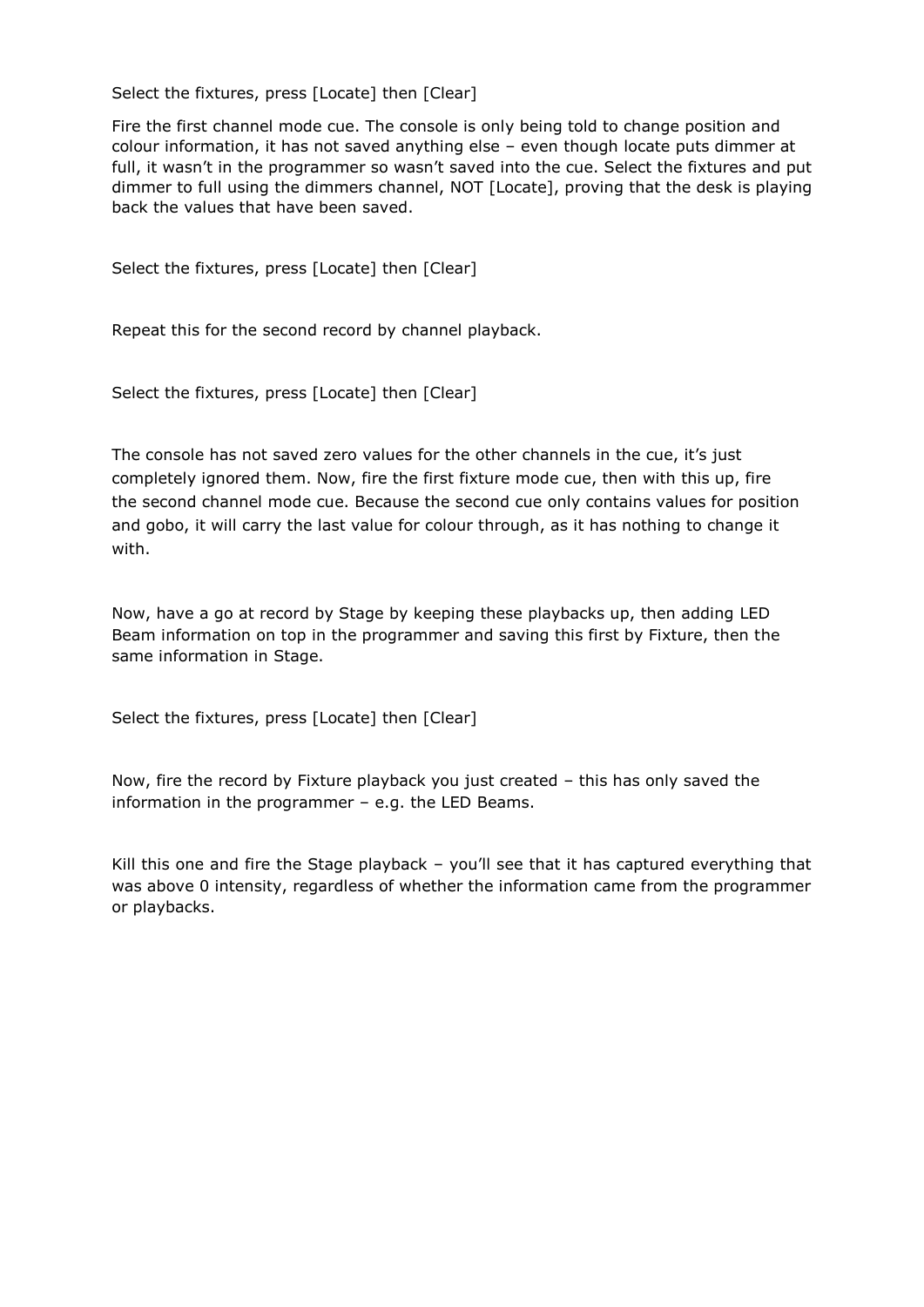- To update a cue, simply make the changes you want to it, and then press [Record] and double tap the cue you want to merge into. When you merge information into a new cue, it will always merge in Record by Channel.
- When you [Merge] a cue, the new information is added in on top of the existing cue information. When you [Replace] a cue, you are effectively deleting and creating a new cue with only the new information in.
- To move an item, press [Move], select the item to move and then select the new location.
- To copy an item, press [Copy], select the item to copy and then select another location
- Playbacks also have the option to be [Link] copied, meaning if one playback is updated then all the ones linked to it will be also.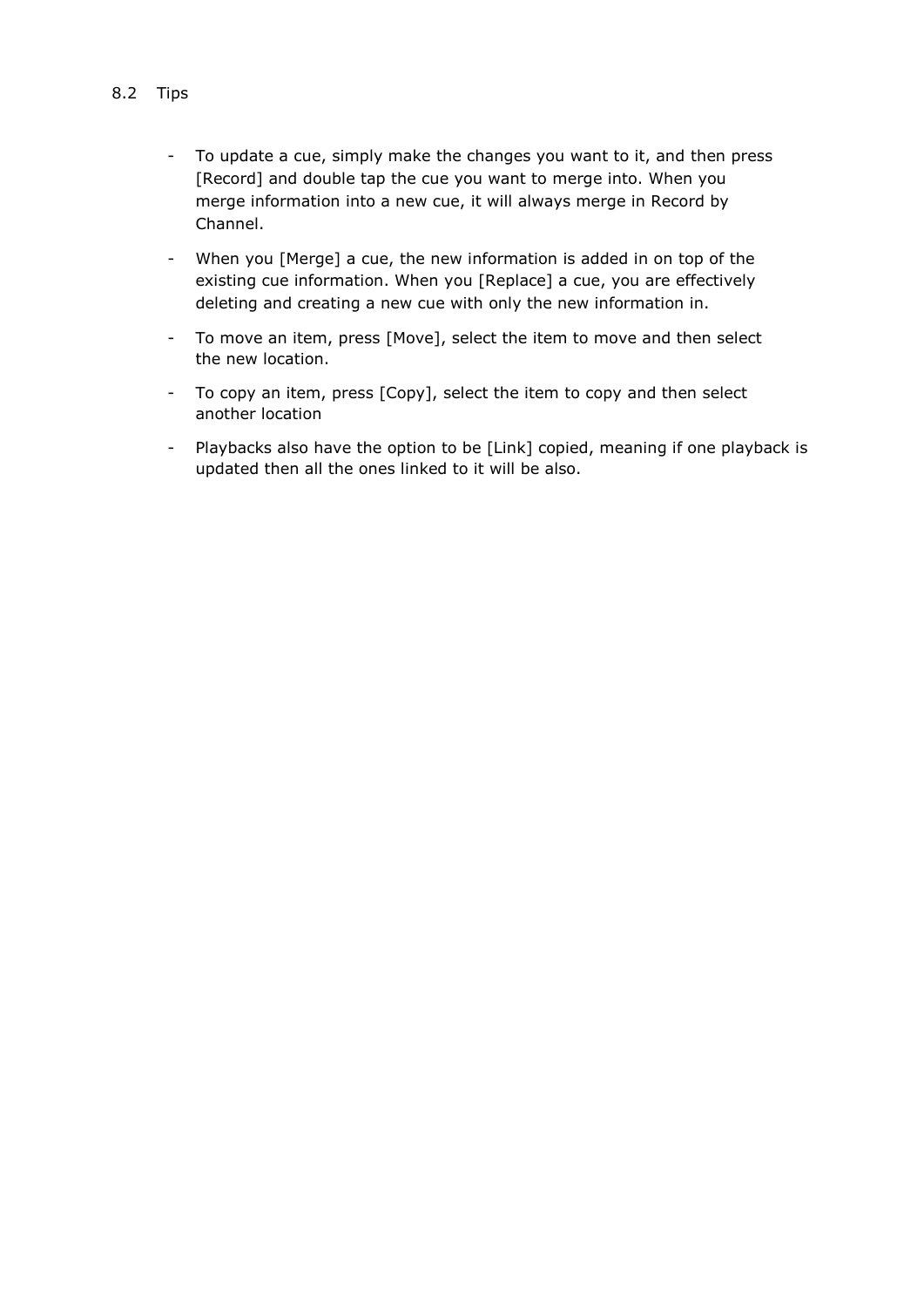## **9 Basic Timings**

#### 9.1 Timing Menu

By default, all LTP channels will snap to the final cue position as soon as you fire the fader, and dimmer control is on the fader. To change this, press [Edit Times], then press the playback you wish to edit.



## 9.2 Attribute Timings

You can also get to Attribute group timings (e.g. all colour channels) by pressing the button above the encoders ([C] in this case).

To get to a breakdown of every individual attribute for every fixture, press the [View] button:

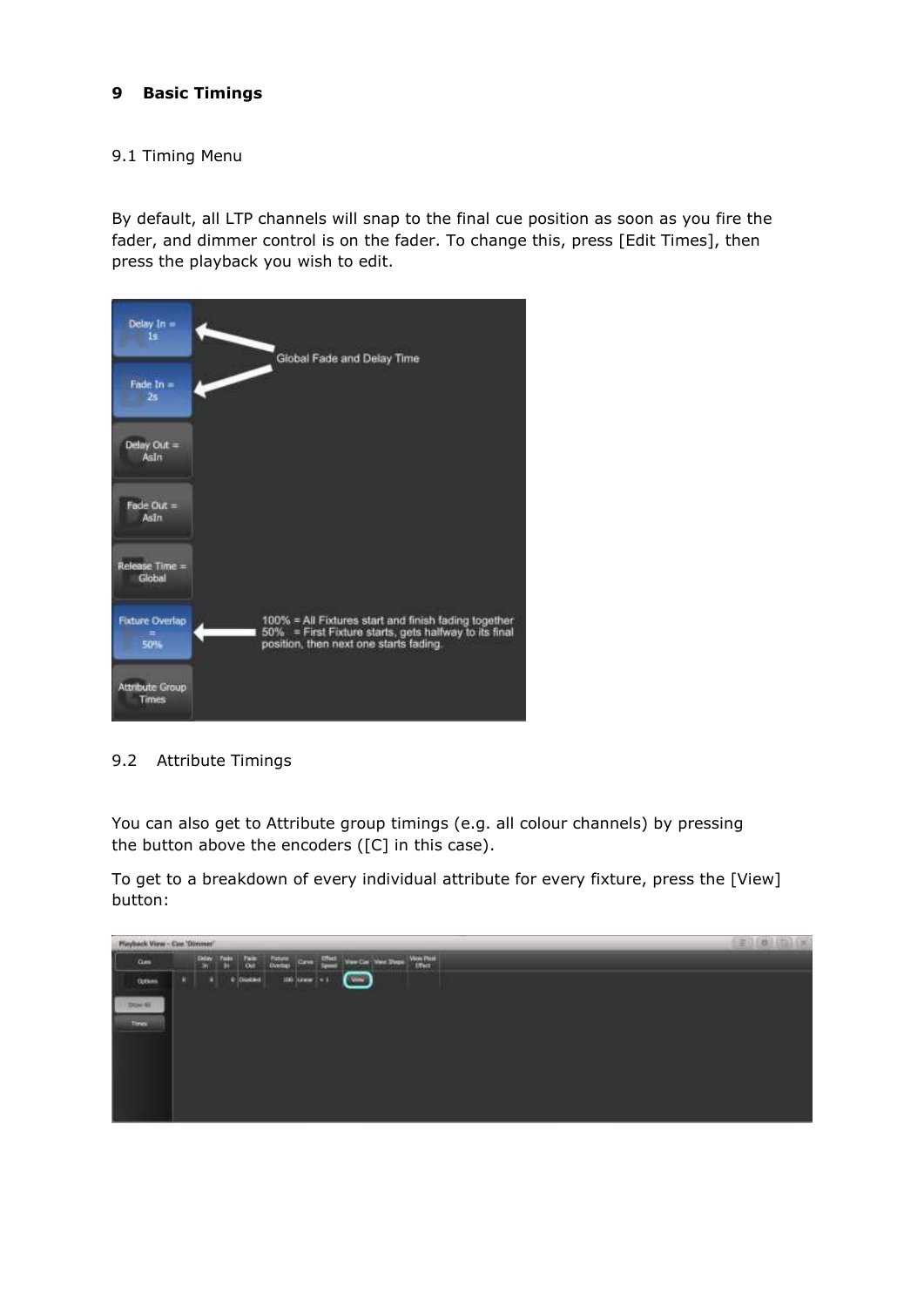| Cur View - LEDBeam 150                                                |            |                  |                      |    |       |          |                             |   |                  |     |                               | $=10101$ |
|-----------------------------------------------------------------------|------------|------------------|----------------------|----|-------|----------|-----------------------------|---|------------------|-----|-------------------------------|----------|
| <b>Atributes</b>                                                      |            |                  | <b>Number Online</b> |    | $W =$ | $\rm cm$ | Virtual Col<br><b>START</b> | A |                  | Com | $\mathfrak{g}_{\mathbb{R}^2}$ |          |
| A8                                                                    | т          | 1000m (30)       | m                    | ٠  |       | ×        |                             |   | $\sim$<br>$\sim$ |     | - 8                           |          |
| $\mathbf{C}$<br>в                                                     | $\epsilon$ | 1200m 230        | 10                   | п  | ×     |          | ÷                           | ٠ |                  | -   | $\sim$                        |          |
| в<br>Е                                                                | в          | UEEN 150         | ш                    | g  |       |          |                             |   |                  |     |                               |          |
|                                                                       |            | LEDON 130        | п                    | ٥  | ٠     | ٠        | 14<br>٠.                    |   | 14               | ٠.  |                               |          |
| <b>Follow Type</b>                                                    |            | 1200m 150        | $\overline{H}$       | в  | i÷    |          |                             |   |                  |     |                               |          |
| <b>B Alliana</b>                                                      |            | 12004197         | <b>I</b>             |    |       |          |                             |   |                  | ٠   |                               |          |
| $\begin{array}{c} \text{lim} \\ \text{lim} \\ \text{lim} \end{array}$ |            | 1006v 190        | m                    | п  |       |          |                             |   | $-1$             |     | $\sim$                        |          |
|                                                                       |            | LEDON 250        | 528                  | п  |       |          |                             |   |                  |     | ×                             |          |
|                                                                       |            | 1208W 197        | $\mathbb{R}$         | ٠  | 19    |          | 1m                          |   |                  | ✔   |                               |          |
|                                                                       |            | <b>URDev 198</b> | $-100$               | m. |       |          |                             |   |                  |     |                               |          |
|                                                                       |            |                  |                      |    |       |          |                             |   |                  |     |                               |          |
|                                                                       |            |                  |                      |    |       |          |                             |   |                  |     |                               |          |

The dashes mean that channel is currently using global times.

When you have finished editing times, simply press exit - the console saves changes as you make them.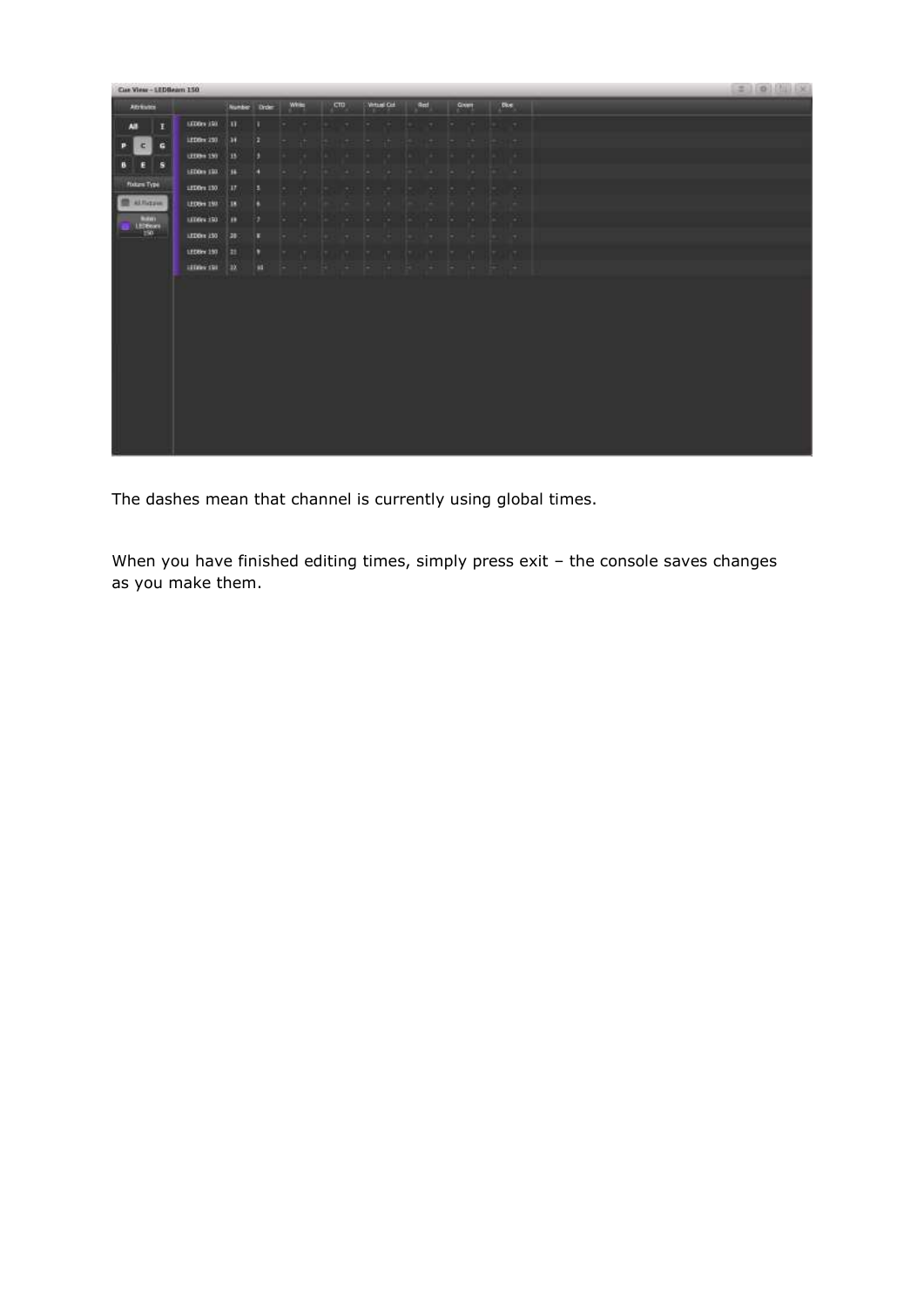## **10 Simple Effects – Shape Generator**

#### 10.1 Creating a Shape

Depending on what you want to achieve, we have two effects engines in Titan – a shape generator for more simple effects, and a pixel mapper for more complex ones.

With shape generator, there are 3 parameters you can change for any shape – size, speed and spread, and the shapes are arranged by category. Go to [Shapes and Effects] and then choose [Shape Generator].

First, select some fixtures, [Locate] them and then select [Create].





Once you have an effect you are happy with, you can then use [Record] to save it into a playback. If you use Record by Channel, then you can overlay this effect onto whatever playback is currently active.

Under [Playback Options] on Softkey B in the root menu, you can toggle whether a shapes size and/or speed is being controlled on a fader.

You can also record shapes as palettes into the Shapes and Effects Window. For more detail on this, please refer to a Titan manual.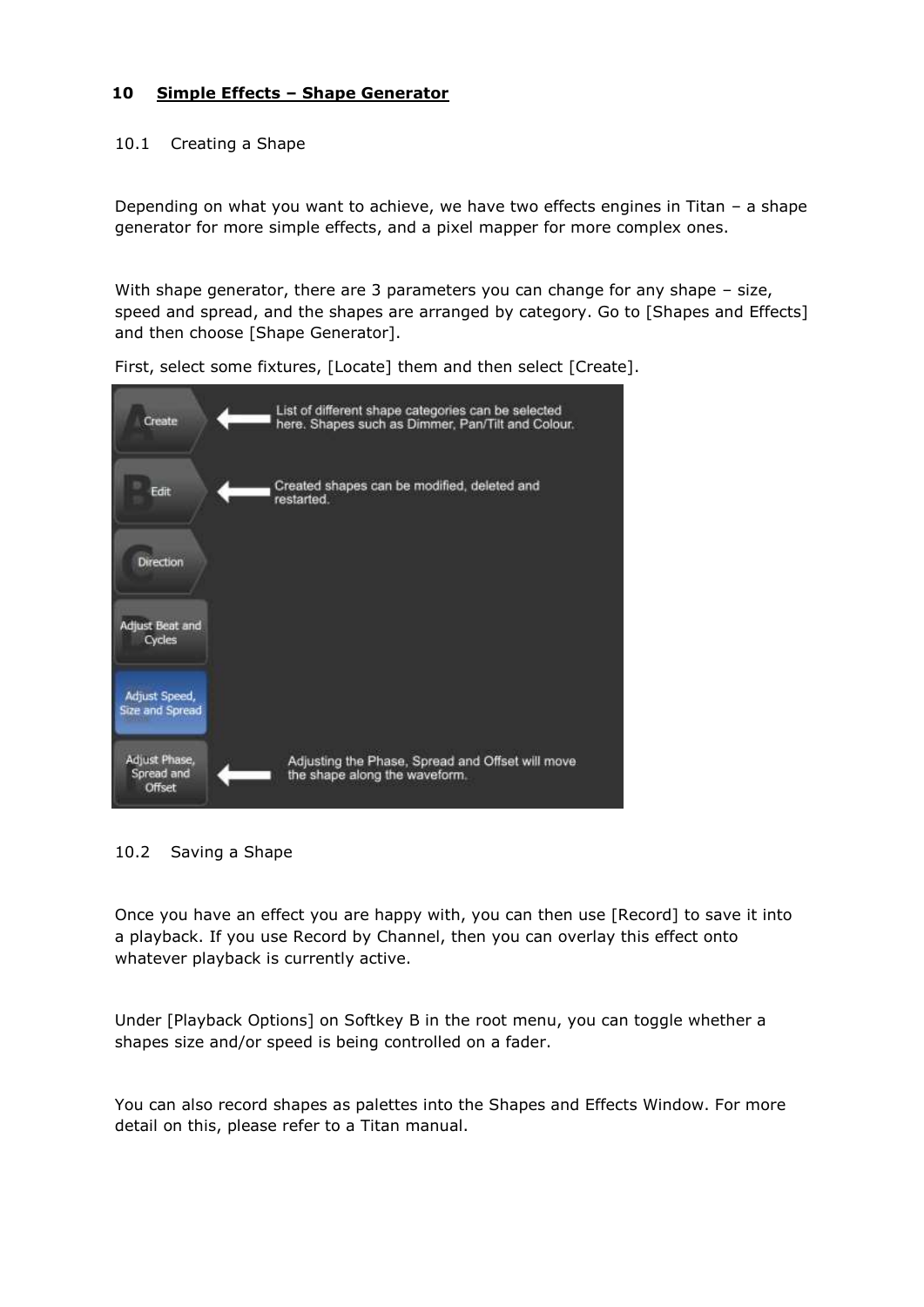## **11 Recording Chases**

#### 11.1 Starting to Record a Chase

Chases obey the same rules of recording as normal cues do (Channel/Fixture/Stage), you are just recording a series of cues to loop in sequence onto a single handle. When you press [Record] and choose [Create Chase], then the first time you press a playback button, you are only assigning a handle for a chase. To record your first step, you must then press the button again.



11.2 Editing a Chase

A chase will not track like a cue list will, and the chase direction and link options can be customised under [Playback Options].

To edit a chase, press [Unfold] and then choose the playback to edit – each step of the chase will then be laid out on a fader for you to edit. When you have finished editing, press [Unfold] again and this will put it back.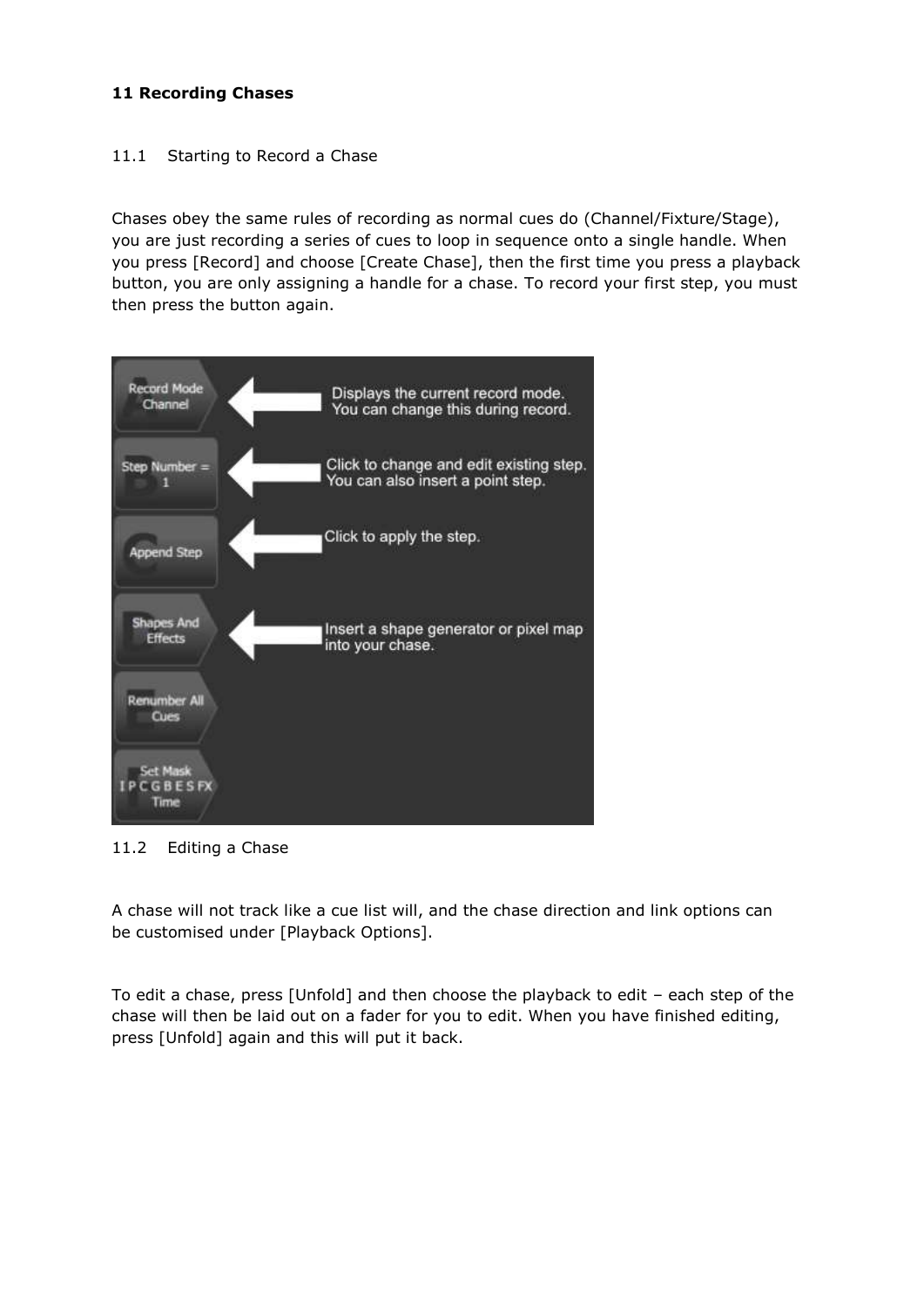## **12 Cue Lists**

## 12.1 Tracking

By default, cue lists operate with tracking, this can be turned off under [Playback Options]. Having tracking turned on means that the cue list only records the changes you make, which is very useful for updating. For example, if in Cue 1, you set the colour to red, and then change the colour again in Cue 5 to blue, the red information is only actually saved in Cue 1 and is tracked through Cues  $2 - 4$ . Therefore, if you change Cue 1 to yellow, this change will also track, so Cues 1 – 4 are now yellow, but Cue 5 remains blue.

12.2 How to Record

There are two syntax types that can be used to record cue lists – the same way as for recording chases, and a more theatre style one. To use the theatre style one, the syntax is as follows when in record mode for a cue list:

Set the look up first  $\cdot$  [Record]  $\cdot$  [Cue]  $\# \cdot$  [Enter]

Specify a cue. Including point cues. Give a name to a cue. Cue Legend = Press to save, once you Append Cu have set up timings, Ontic legends and cue number. Fade/Delay/ MID/ Set Tim **Fixture Overlap** Change tracking information for cues

You can also use the [Append Step] button whilst in record mode.

## 12.3 Editing

When you have finished recording, press [Exit] to quit. There are a number of things to customise under [Playback Options] including the fader mode, tracking and Move In Dark Options.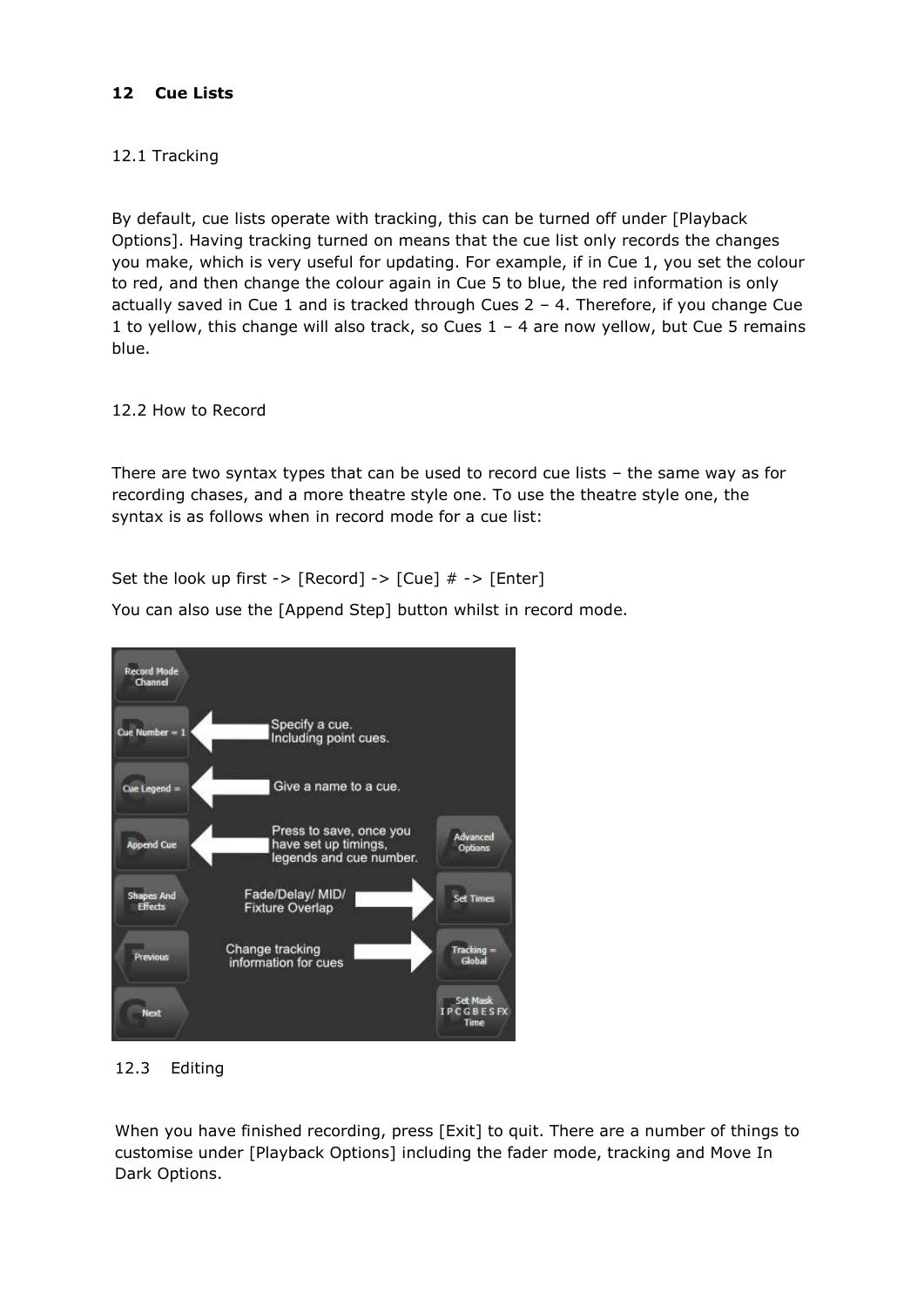If you press [View] and then choose the cue list, you will get the following display appear:

| Cues           |              | Legend | Fade<br>Out | Foture<br>Overlap | Link             | Link<br>Offset  | <b>Move In Dark</b><br>(MD)                       | MiD<br>Inhibit | <b>MID</b><br>Delay | MD<br>Fade | Curve    | Tracking      | Autoload | <b>Autologi Times</b>                                                               | Effect<br>Speed | Timecode |
|----------------|--------------|--------|-------------|-------------------|------------------|-----------------|---------------------------------------------------|----------------|---------------------|------------|----------|---------------|----------|-------------------------------------------------------------------------------------|-----------------|----------|
| <b>Options</b> | $\mathbf{1}$ | Cue 1  | As In       | 100               | Wait For Go      | <b>Disabled</b> | Global                                            | o              | o                   |            | 0 Linear | <b>Global</b> |          | <b>Cue Time</b>                                                                     | $\times 1$      | Disabled |
|                | 2            | Cue 2  | As In       | 100               | Walt For Go      | Disabled        | Global                                            | io             | D.                  |            | 0 Linear | Global        |          | <b>Cue Time</b>                                                                     | $\times 1$      | Disabled |
| Show All       | 3            | Cue 3  | As In       | 100               | Walt For Go      | Disabled        | Global                                            | $\Box$         | o                   |            | 0 Linear | Global        |          | <b>Cue Time</b>                                                                     | $x_1$           | Disabled |
| Times          | ۹            | Cue 4  | As In       |                   | 100 Walt For Go  | Disabled        | Global                                            | ١a             | o                   |            | 0 Linear | Global        |          | <b>Cue Time</b>                                                                     | $\times 1$      | Disabled |
|                | 5            | Cue 5  | As In       | 100               | Walt For Go      | <b>Disabled</b> | Global                                            | e              | $\sigma$            |            | 0 Linear | Global        |          | <b>Cue Time</b>                                                                     | $\times 1$      | Disabled |
|                | 6            | Cue 6  | As In       | 100               | Walt For Go      | Disabled        | Global                                            | IO.            | D.                  |            | 0 Linear | Global        |          | <b>Cue Time</b>                                                                     | $x_1$           | Disabled |
|                | 7            | Cue 7  | As In       | 100               | Wait For Go      | Disabled        | Global                                            | $\Box$         | $\bullet$           |            | 0 Linear | Global        |          | <b>Cue Time</b>                                                                     | $x_1$           | Disabled |
|                | B            | Cue 8  | As In       | $100 -$           | Walt For Go      | Disabled        | Global                                            | n              | o                   |            | 0 Linear | Global        |          | <b>Cue Time</b>                                                                     | $\times 1$      | Disabled |
|                | $\mathbf{9}$ | Cue 9  | As In       | 100               | Wait For Go      | Disabled        | Global                                            | e              | $\sigma$            |            | 0 Linear | Global        |          | <b>Cue Time</b>                                                                     | $\times 1$      | Disabled |
|                | 10           | Cue 10 | As In       |                   | 100 Wait For Go. | Disabled        | Global                                            | o              | D.                  |            | 0 Linear | Global        |          | <b>Cue Time</b>                                                                     | $\times 1$      | Disabled |
|                |              |        |             |                   |                  |                 | Choice of [Wait for Go], [Link After Previous] to |                |                     |            |          |               |          | create a follow on, Link With Previous] to fire cues together.<br>Link user defined |                 |          |

| <b>Move In Dark</b><br>(MD) | MG<br><b>Inhibit</b> | Mid<br>Delay | MED<br>Pade |                 | Curve Tracking | Autolosd                                                                   | <b>Autologi Times</b> | 2053<br>Speed  | Timecode    | <b>Notes</b> | Macros                          | <b>View Cue</b> |
|-----------------------------|----------------------|--------------|-------------|-----------------|----------------|----------------------------------------------------------------------------|-----------------------|----------------|-------------|--------------|---------------------------------|-----------------|
| Clobal                      | о                    | э            |             | 0 Lincor        | Gobol          | Load Cue 'Titan One Cue 1':                                                | <b>Que Time</b>       | $*1$           | 00:00:01.00 |              | Fre Last Playback               | <b>View</b>     |
| Global                      | <b>The State</b>     | ۰            |             | 0 Lines:        | Global         |                                                                            | <b>Cue Time</b>       | x <sub>1</sub> | 00:00:02.00 |              |                                 | View            |
| Clobal                      | Y5                   | ۰            |             | 0 Limite        | Gobia          |                                                                            | Ciac Tiens            | $\mathbf{H}$   | 00:00:03:00 |              |                                 | Visiw           |
| Global                      | œ                    | ø            |             | 0 Lincor        | Gobal          |                                                                            | <b>Que Time</b>       | $\times 1$     | 00:00:04.00 |              |                                 | View            |
| Global                      | œ                    | $\circ$      |             | <b>D</b> Einese | Global         |                                                                            | <b>Clue Timer</b>     | $3$            | 00:00:05.00 |              |                                 | View            |
| Global                      | n                    | ø            |             | 0 Linear        | Gobal          |                                                                            | <b>Que Time</b>       | $x +$          | 00:00:06.00 |              |                                 | View            |
| Global                      | <b>IC</b>            | ۰            |             | 0 Linear        | Gobal          |                                                                            | <b>Cue Time</b>       | x <sub>1</sub> | 00:00:07.00 |              |                                 | View            |
| Clobal                      | m                    | ۰            |             | 0 Links         | Gobia          |                                                                            | <b>Cue Time</b>       | $\mathbf{H}$   | 00:00:08.00 |              |                                 | Vitrw           |
| Global                      | o                    | ۰            |             | 0 Linear        | Gobal          |                                                                            | <b>Que Time</b>       | $\mathbf{x}$ 1 | 00:00:09.00 |              |                                 | View            |
| Clobal                      | m                    | $\circ$      |             | D. Linear       | Global         |                                                                            | <b>Clust Times</b>    | $3$            | 00-00-10.00 |              |                                 | View            |
|                             |                      |              |             |                 |                | Choice of Internal, clock, Winamp<br>(MIDI and SMPTE on hardware consoles) |                       |                |             |              | Detailed view of<br>cue content |                 |

When you have a cue list connected, to update a live step, press [Record] [Cue] then choose from softkeys or [Cue] again to merge into current step.

To update a cue time, press [Live Time] to go into the current steps time. To edit a different cue, specify on Softkey A. If you then press an attribute button such as [C] for colour it will take you straight to colour timings.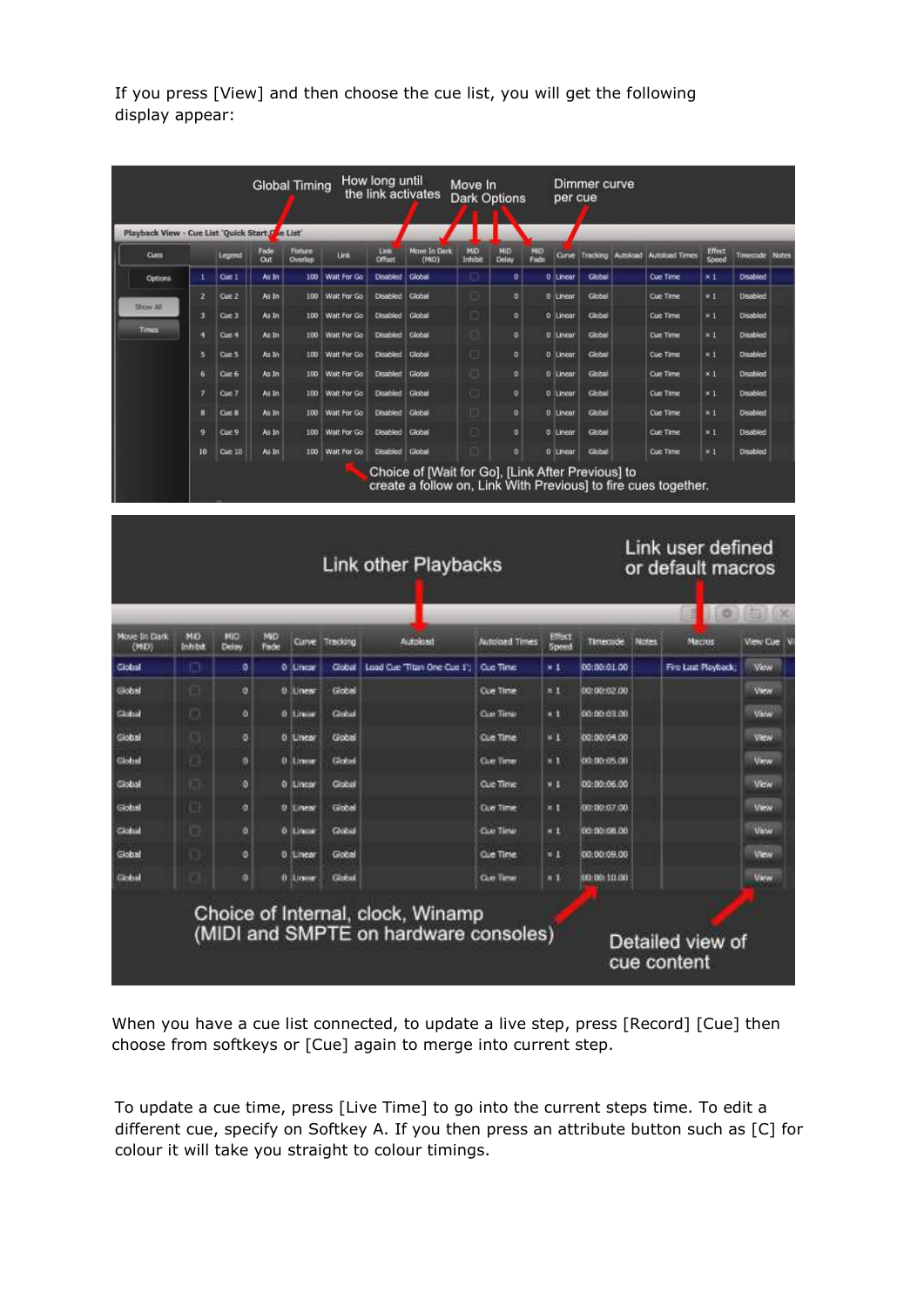- Autoloads will not track, if they are to be used in consecutive cues they should be auto loaded into all required cues
- The default behaviour of a cue list is that when the fader is brought to zero, it will remain connected in the current cue. To kill it, press [Off] then the cue list. To make it always kill at zero, in [Playback Options] set [Fader Mode – Kill at 0]
- If you do not like working with tracking consoles, simply turn tracking to [Tracking Off] under [Playback Options]
- There is a global Move in Dark setting under [Playback Options]. If you want a single cue to be a live move, set that particular cue to [MID – Disabled]
- Right clicking [Avo] and pressing [Next Time] will snap back to the previous cue
- The blue and grey key functionality can be customised using the [Key Profiles] option under [Playback Options]
- Pressing  $[Cue]$  ->  $#$  ->  $[Enter]$  specifies the next cue to be fired
- Pressing  $[Cue]$  ->  $#$  ->  $[Go]$  immediately fires that cue
- To copy a cue from the active cue list, press:  $[Copy]$  ->  $[Cue]$  ->  $[#]$  ->  $[@]$  -> new  $[#]$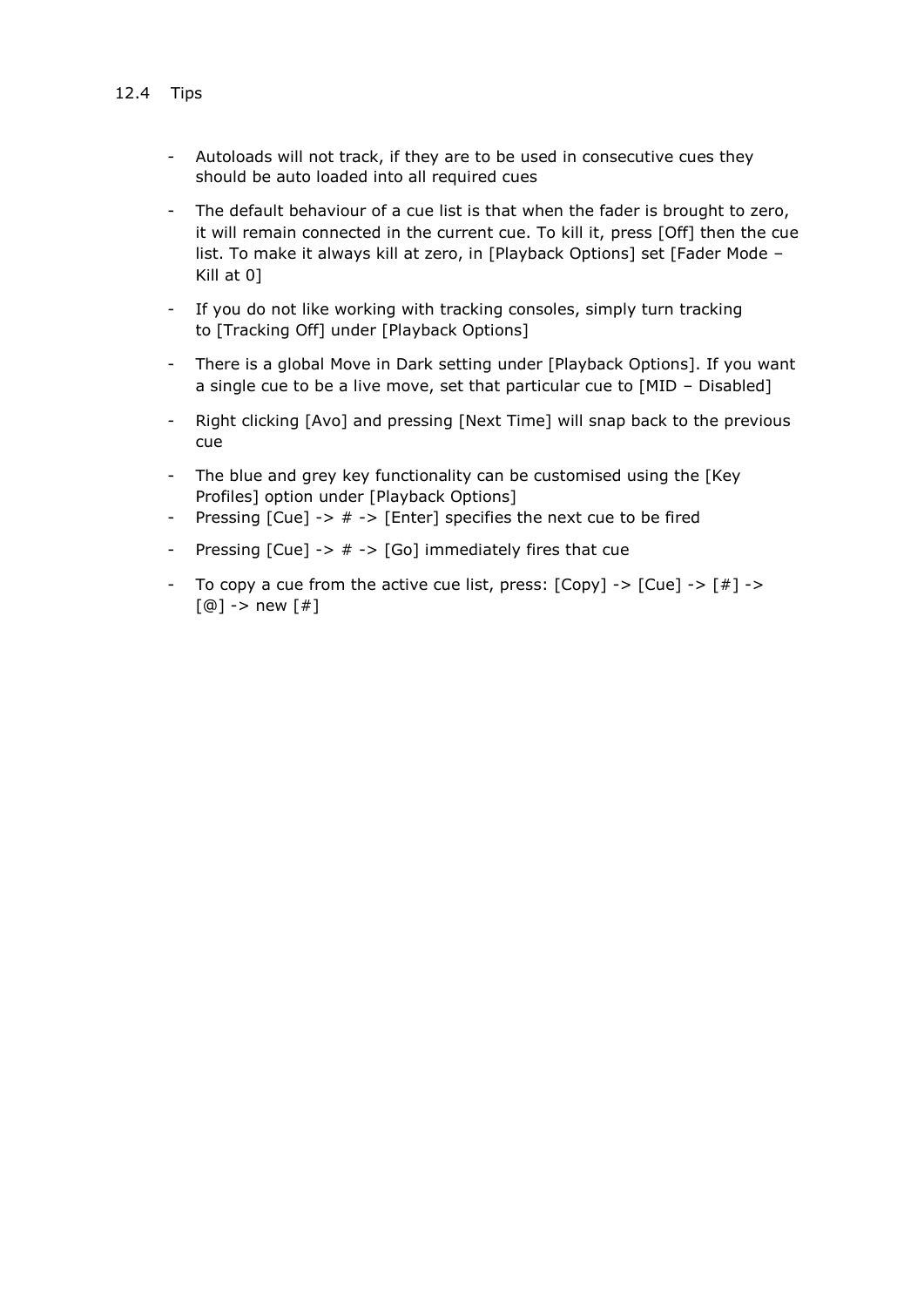## **13 Advanced Effects – Pixel Mapping**

#### 13.1 Creating a Layout

To create more complex and customisable effects, use Pixel Mapper. The layout is done on a group basis, so you could have the same fixtures in multiple layouts for different effects.

First create a group, and then go to [Shapes and Effects] -> [Pixel Mapper] -> [Edit Group Layout]

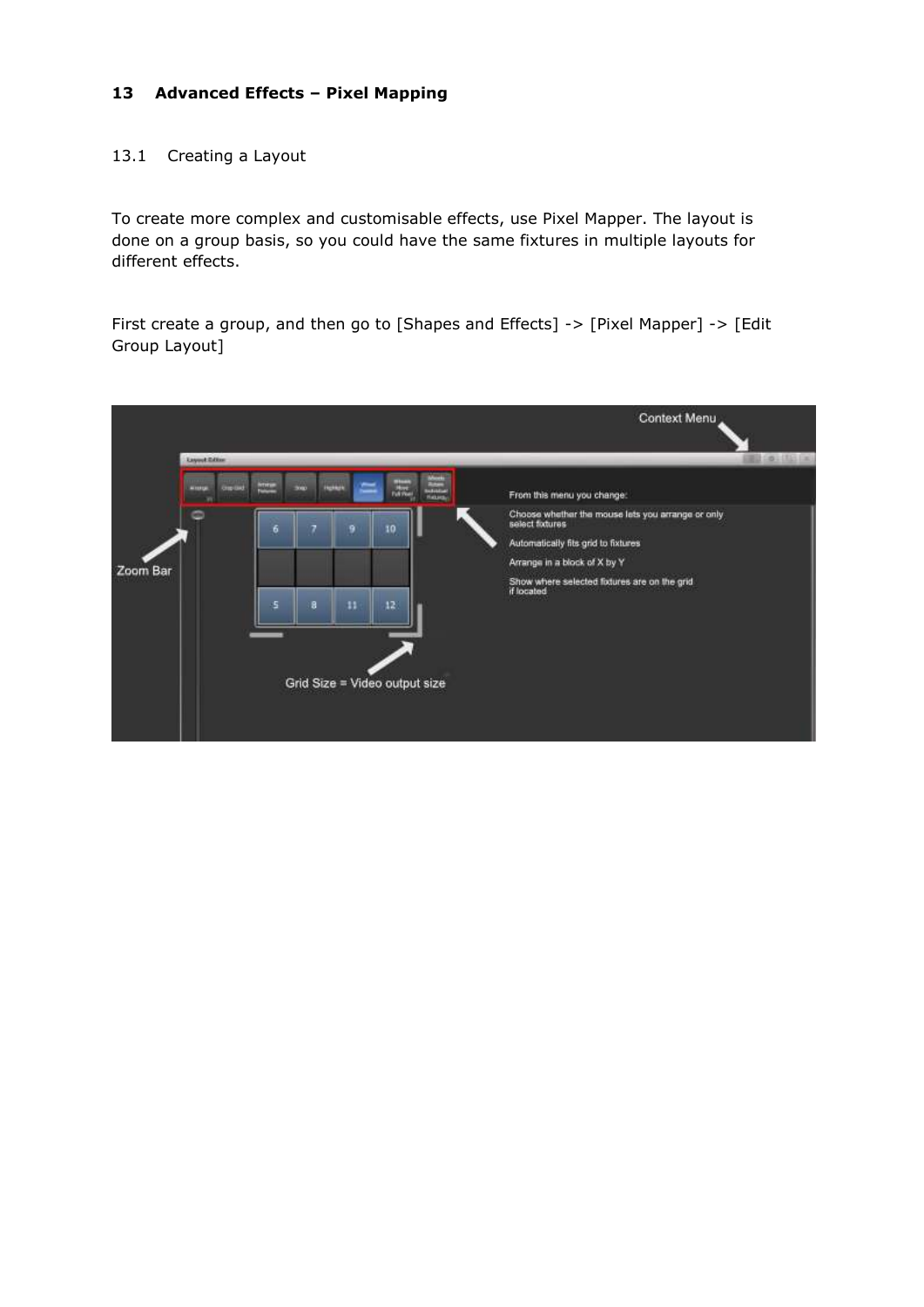## 13.2 Creating an Element

When you have done this, the next time you select the group it will always apply this layout to it. Now locate them, and go to the workspace labelled [Effect Editor]:

| Master controls + 4 layers                                                        | Draw your own<br>Image Import                   |
|-----------------------------------------------------------------------------------|-------------------------------------------------|
| <b><i>Affinite Editor</i></b><br><b>GD</b><br><b>COLOR</b><br><b>PARTIES STAR</b> | 011112<br>wanature<br><b>Connector</b>          |
| Level 4                                                                           | $\chi$ $\circ$ Ab $\circ$                       |
| layer it<br>Level 2<br>Layer 4.                                                   | Text with choice of fonts<br>6 Standard Vectors |
|                                                                                   |                                                 |
| Inchester (2)                                                                     | TEST                                            |
|                                                                                   |                                                 |
|                                                                                   | $-1$                                            |
|                                                                                   |                                                 |
| Delete an<br>Transparent<br>element/animation<br>Background                       |                                                 |

Create an element, and you then have lots of modifiers, including XY for positioning, width and height for stretching the element etc:



The colour of the layer is available under the master Layer controls (Layers 1-4)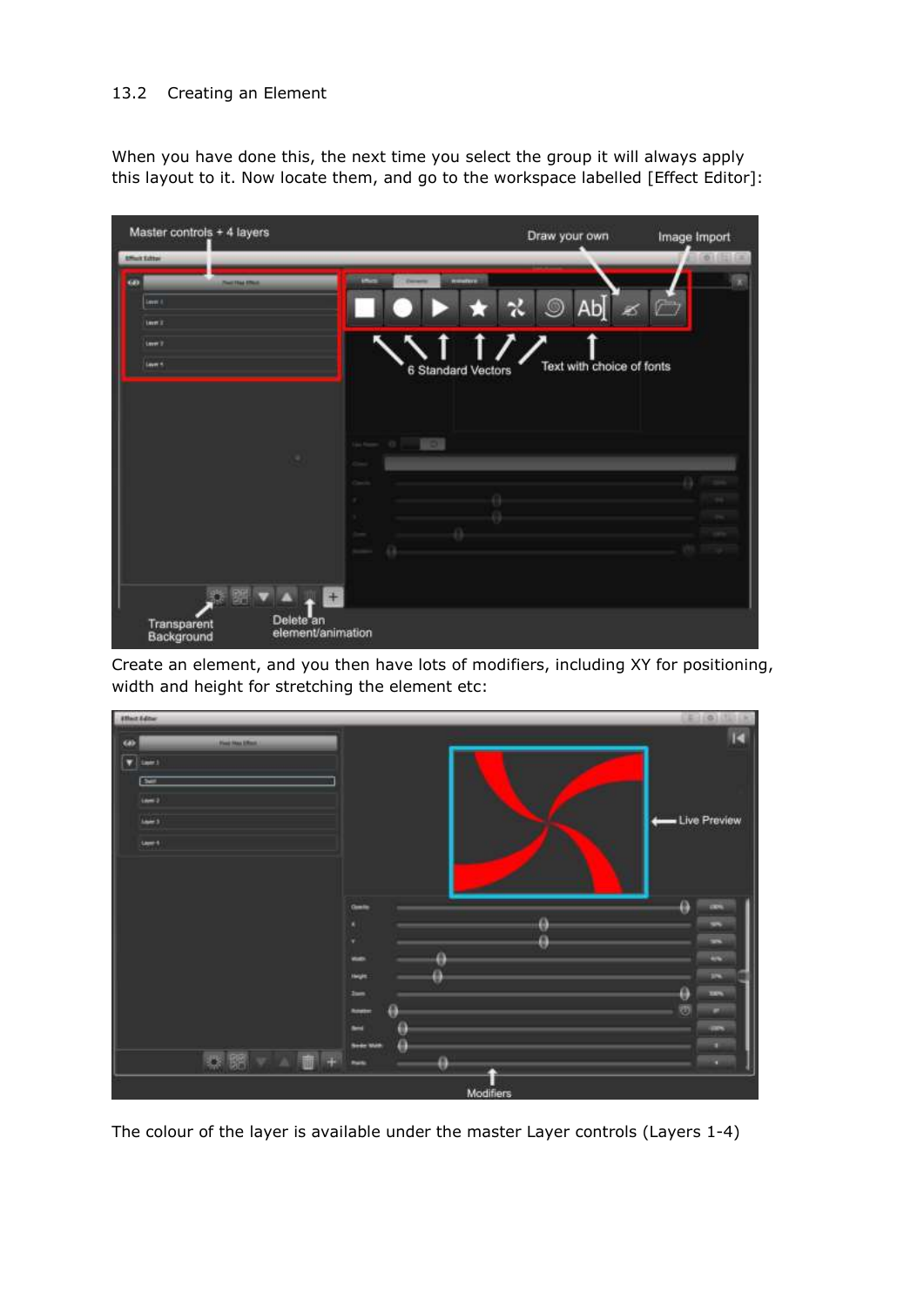# 13.3 Adding Animation



Once you've made and adjusted your element, add an animation:

Have a go at layering up different animations with each other, different colours of the same element moving in opposite directions, and especially the draw your own tab creating custom colour shapes is now incredibly easy.

## 13.4 Recording the Effect

Once you're happy with your effect, you can save it into a cue, chase or cue list with the same regular record modes. Remember, if you are using Channel, then dimmer will not be saved unless it is in the programmer.